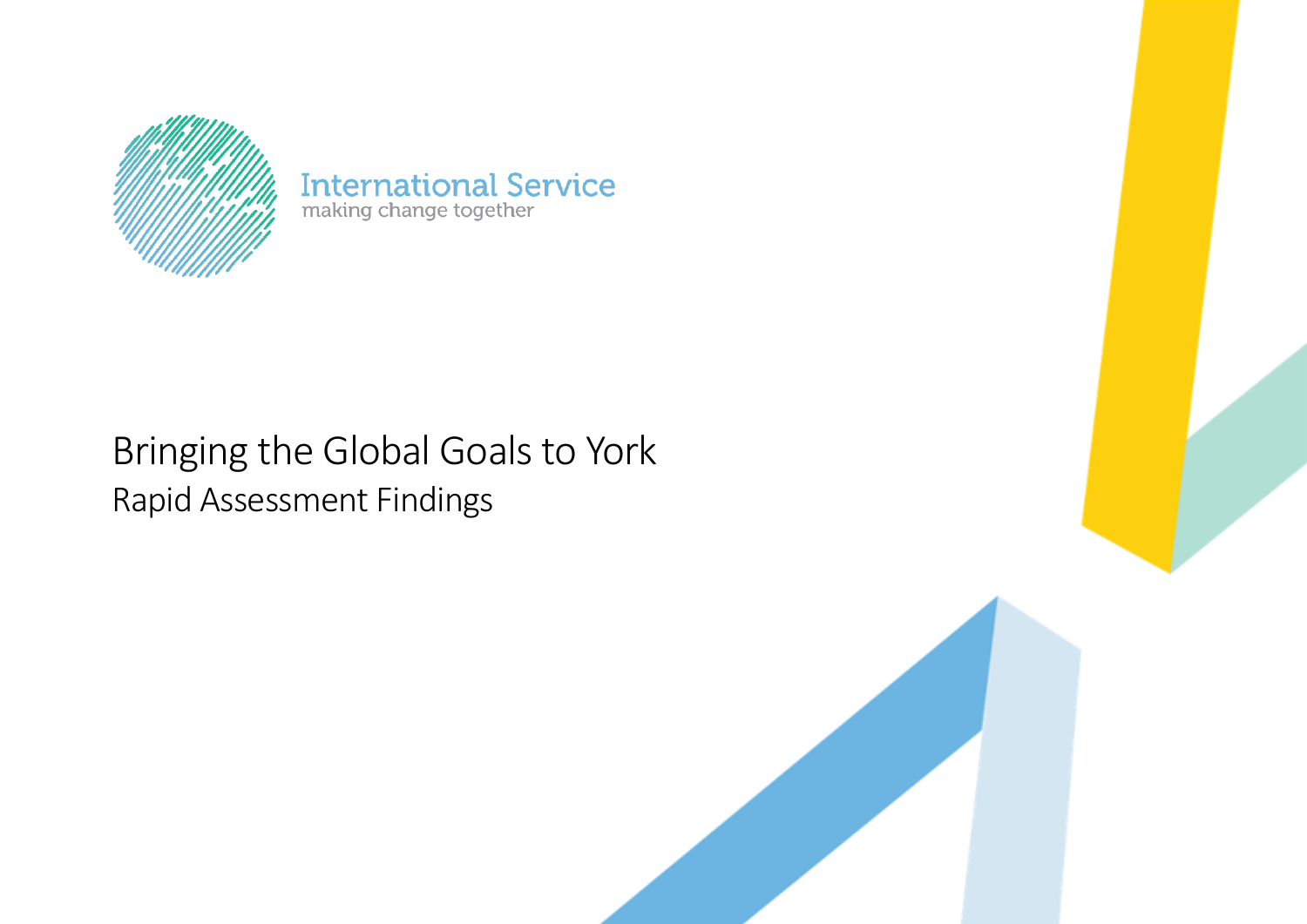Prepared by International Service with support from City of York Council and York Human Rights City.

International Service 01904 647799 contact@internationalservice.org.uk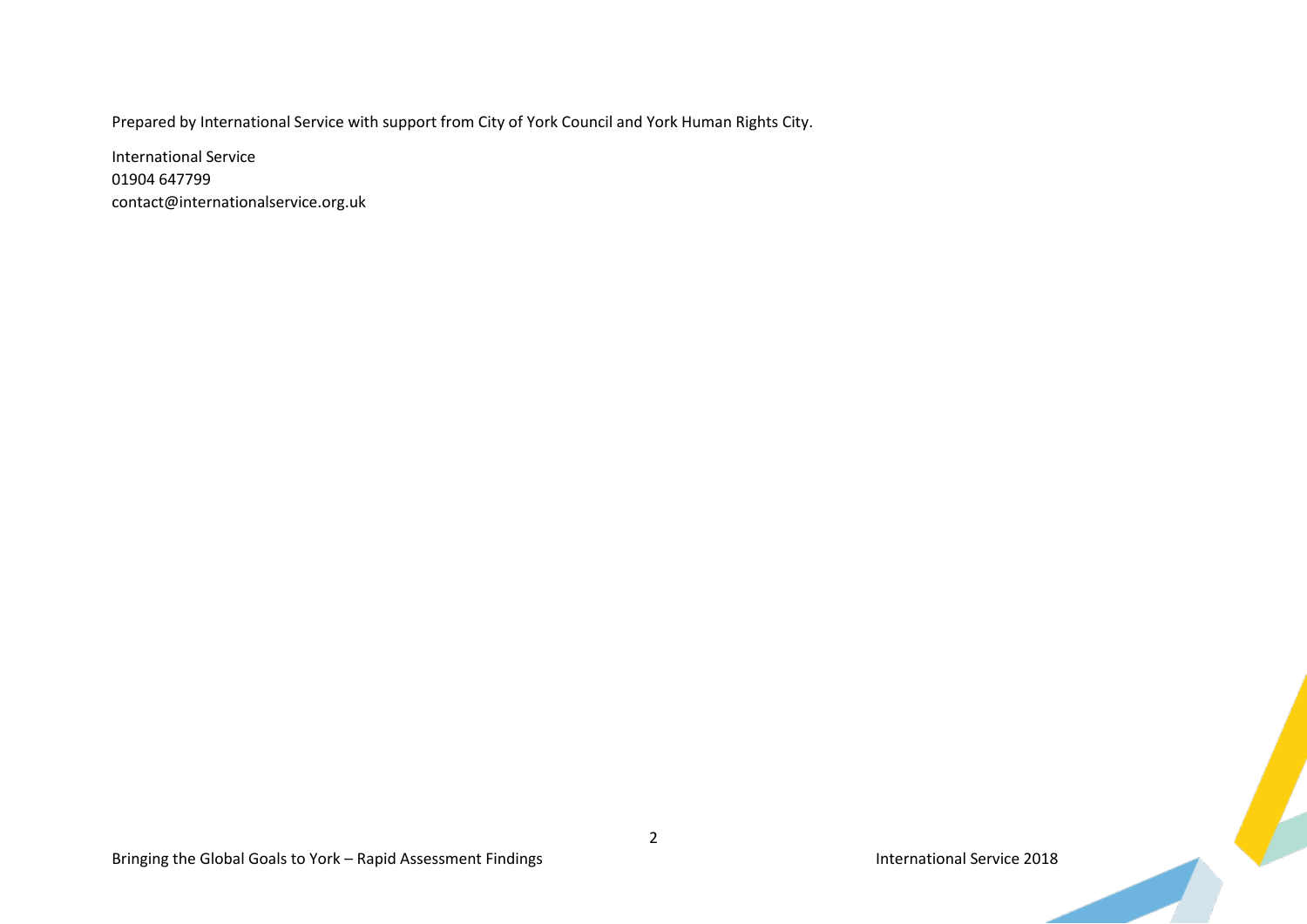# Contents

| 2. | $\begin{minipage}[c]{0.5\textwidth} \centering \begin{tabular}[c]{@{}l@{}} \hline \textbf{Introduction} & \textbf{3.5} \\ \textbf{1.5} & \textbf{1.5} \\ \textbf{2.5} & \textbf{2.5} \\ \textbf{3.6} & \textbf{3.6} \\ \textbf{4.7} & \textbf{5.7} \\ \textbf{5.8} & \textbf{6.7} \\ \textbf{6.8} & \textbf{7.8} \\ \textbf{7.9} & \textbf{8.8} \\ \textbf{8.9} & \textbf{9.8} \\ \textbf{9.1} & \textbf{1.7} \\ \textbf{10$ |  |  |  |  |
|----|------------------------------------------------------------------------------------------------------------------------------------------------------------------------------------------------------------------------------------------------------------------------------------------------------------------------------------------------------------------------------------------------------------------------------|--|--|--|--|
| 3. |                                                                                                                                                                                                                                                                                                                                                                                                                              |  |  |  |  |
| 4. |                                                                                                                                                                                                                                                                                                                                                                                                                              |  |  |  |  |
|    |                                                                                                                                                                                                                                                                                                                                                                                                                              |  |  |  |  |
|    |                                                                                                                                                                                                                                                                                                                                                                                                                              |  |  |  |  |
|    |                                                                                                                                                                                                                                                                                                                                                                                                                              |  |  |  |  |
|    |                                                                                                                                                                                                                                                                                                                                                                                                                              |  |  |  |  |
|    |                                                                                                                                                                                                                                                                                                                                                                                                                              |  |  |  |  |
| 5. | $Discussion 15$                                                                                                                                                                                                                                                                                                                                                                                                              |  |  |  |  |
|    |                                                                                                                                                                                                                                                                                                                                                                                                                              |  |  |  |  |
|    |                                                                                                                                                                                                                                                                                                                                                                                                                              |  |  |  |  |
|    |                                                                                                                                                                                                                                                                                                                                                                                                                              |  |  |  |  |
|    |                                                                                                                                                                                                                                                                                                                                                                                                                              |  |  |  |  |
| 6. |                                                                                                                                                                                                                                                                                                                                                                                                                              |  |  |  |  |
|    |                                                                                                                                                                                                                                                                                                                                                                                                                              |  |  |  |  |
|    |                                                                                                                                                                                                                                                                                                                                                                                                                              |  |  |  |  |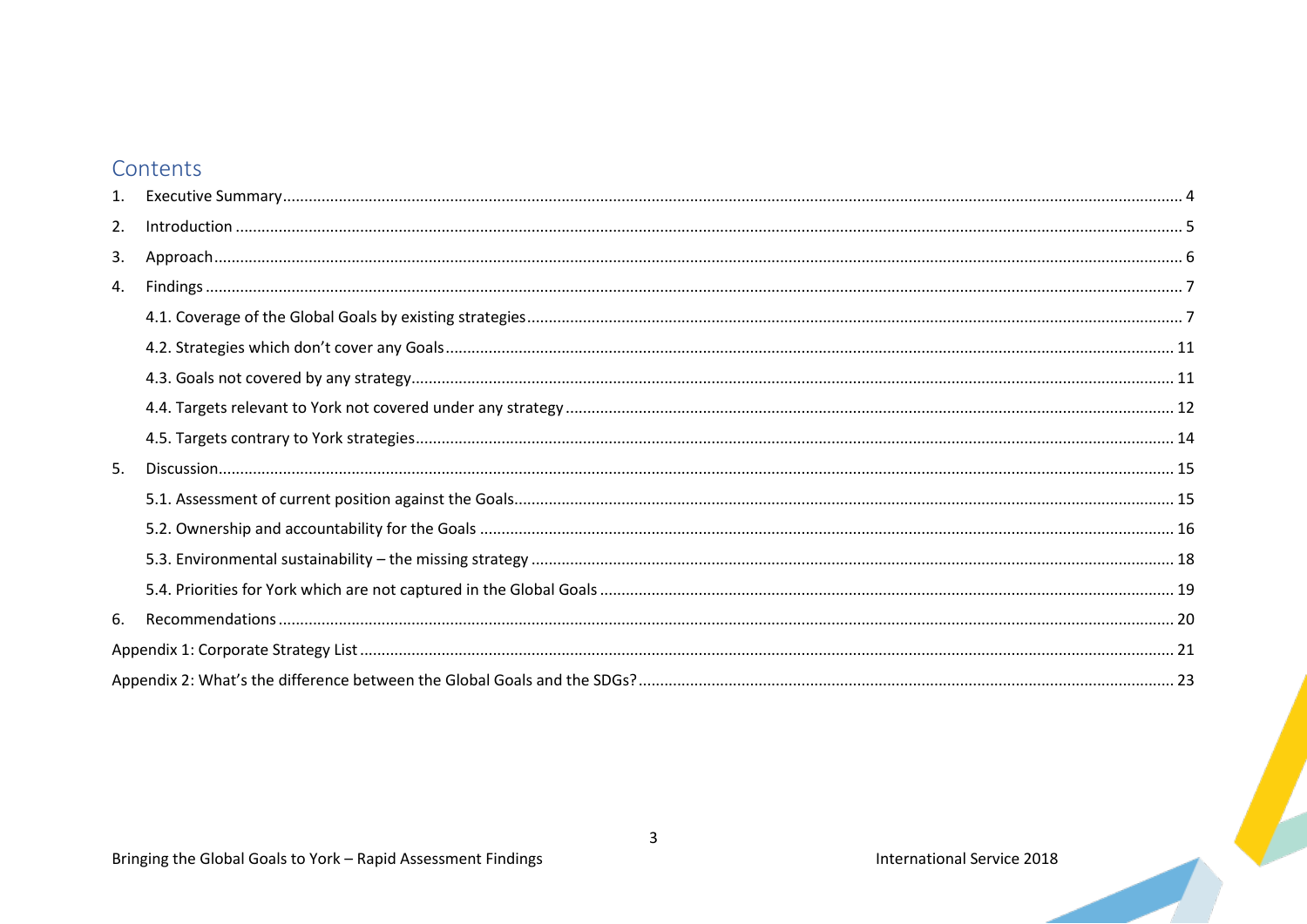## <span id="page-3-0"></span>1. Executive Summary

The Global Goals are a major shift in the global development agenda, including developed countries within the scope of this agenda for the first time. Many of the Goals will rely on the efforts of local governments to be achieved.

International Service have prepared this report on behalf of City of York Council with the support of York Human Rights City. In it we examine the alignment of the Council's corporate strategies to the Global Goals, identifying any omissions, duplications, and contradictions. We then identify what can be done to bring the Council's strategies into alignment with the Goals without losing sight of what is important to York. Some of our key findings:

- City of York Council's corporate strategies already align with 70% of relevant targets under the Global Goals
- The remaining 30% include targets which can enrich the strategic direction of the city, such as reducing the mortality rate from air pollution, having gender parity among elected members of the Council, and growing incomes for the bottom 40% of earners faster than for the average earner
- All Goals except two are relevant to York: Goal 14 Life Below Water, and Goal 17 Partnership for the Goals
- Several priorities for York are not captured anywhere in the Global Goals, such as narrowing health inequalities and building a vibrant cultural life
- Two of the main themes in the Global Goals ending poverty in all forms, and reducing inequalities are covered well by existing strategies
- There appears to be a strategic gap among the top-level strategies that were shared on the theme of environmental sustainability

We have identified options for strategic alignment with the Goals, and recommendations for next steps to maximise the benefit of the Global Goals for York, which can be summarised as follows:

- Provide local leadership
- Align high-level strategies with the Goals
- Engage people in the Goals through participation and volunteering
- Monitor progress against the Goals
- Leave no one behind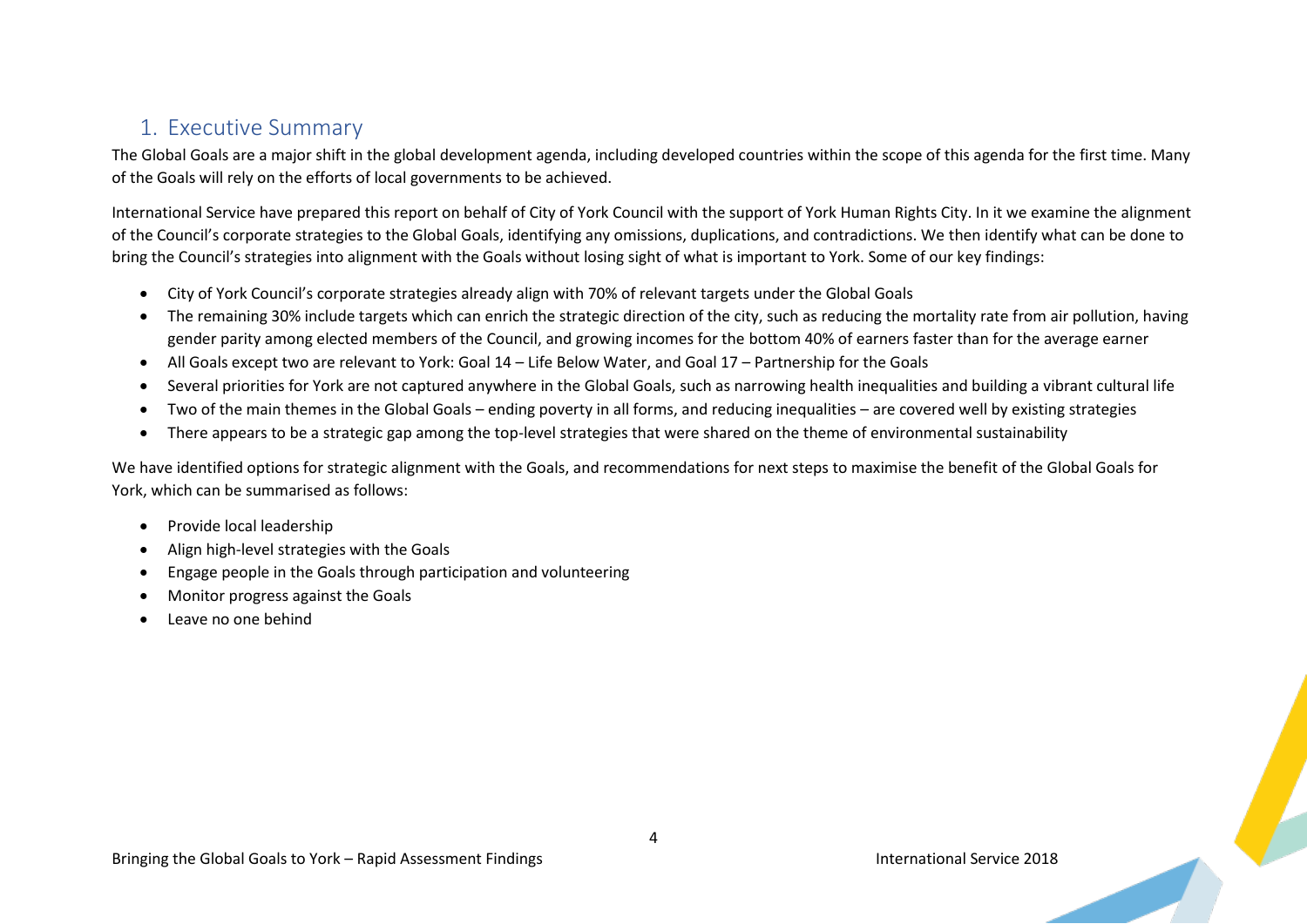## <span id="page-4-0"></span>2. Introduction

The Sustainable Development Goals (or Global Goals) were agreed on by the General Assembly of the United Nations in 2015 to take the place of the outgoing Millennium Development Goals (MDGs), which expired that year. They build on the progress of the MDGs and represent a step up in the ambition and scale of the global development agenda. The key differences between the Global Goals and the MDGs are:

- The Global Goals cover more themes, with 17 Goals in total compared to eight MDGs. This includes greater focus on protecting the natural environment and reducing inequalities.
- The Global Goals apply to all countries, not just those in the developing world.
- The Global Goals include a commitment to "leave no-one behind", which means they will only count as being achieved if groups like women, minority ethnic groups and people with disabilities share in the success.

This rapid assessment was conducted by International Service with the support of York Human Rights City, and as a result of discussion between International Service and leading Council officers and members. The brief of the assessment was to examine the existing high level strategic plans which the Council is working to alongside partners in the city, and to assess their coverage of the Goals, in particular seeking to identify any duplications, contradictions, or omissions the strategies might have in relation to the Goals. This will allow Council to effectively align its work with the Goals, and measure and report on progress against the Goals.

York has a history of strong partnership working with the public sector, voluntary sector, private sector, and the community. The Council tends to play a convening role in these partnerships, and influences outcomes in the city beyond its statutory work areas.

The Global Goals promote ending poverty, reducing inequality, and protecting and enriching the environment, with milestones to be achieved by 2030. In conducting this assessment, we were sensitive to the particular type of city York is. Reports and publications from various groups were very helpful in setting out the context and citywide priorities. To name just a few of these, the Council Plan, York Human Rights Indicator Report, One Planet York framework, and the wealth of data from the Council's Business Intelligence Unit – especially the Performance Scorecards – were extremely helpful in laying out the context and direction of the city.

York is in many respects already a world class small city, with outstanding heritage, quality of life, and extremely low rates of unemployment. However, it has room to improve when it comes to median wages, productivity, enterprise, and environmental protection. There are inequalities in health and educational outcomes which have already been identified as priorities, such as through the Council Equality Strategy and the York Human Rights City Indicator Report. These achievements, challenges, and priorities all relate to the Goals in some respect. In many cases the Goals will align perfectly with what York is trying to achieve. Sometimes the Goals will have already been comfortably achieved, or are irrelevant in the York context, or need to be adapted. This assessment, and report, are a systematic beginning in localising the Global Goals.

5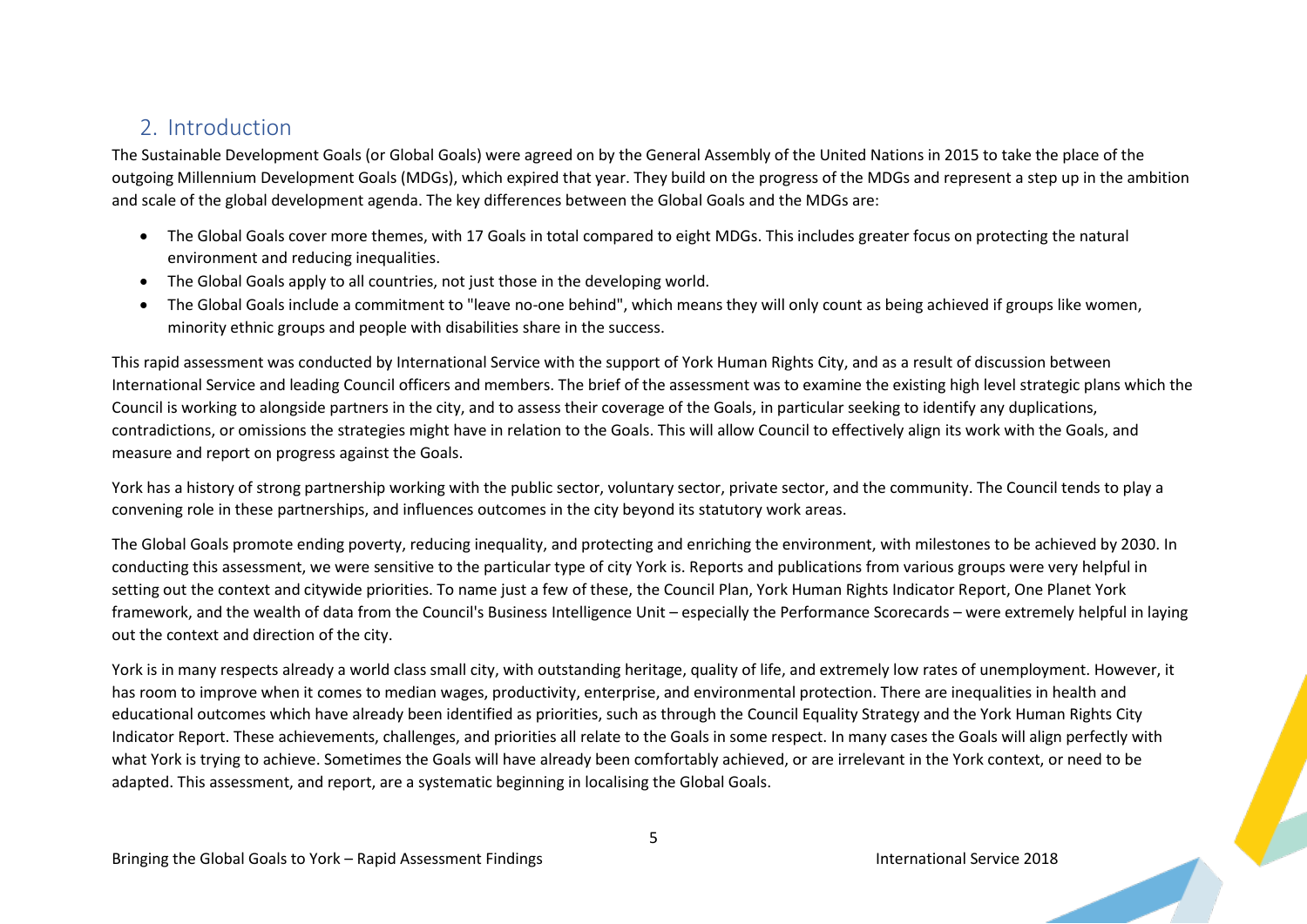International Service is an international development agency, founded in 1953 and based in York. Our work is aligned with the Global Goals, and we have a particular focus on contributing to Goals 1 – No Poverty, 4 – Quality Education, 5 – Gender Equality, 10 – Reduced Inequalities, and 16 – Peace, Justice and Strong Institutions. As part of our work contributing to Goal 16 we collaborate with civil society organisations, government bodies and businesses around the world to build stronger institutions, and under this theme we work with organisations to enhance their own contributions to the Goals.

## <span id="page-5-0"></span>3. Approach

A selection of 20 corporate strategies cutting across City of York Council's partnerships and areas of work were shared with International Service by Will Boardman, our focal point at the Council. The links to find the strategies online can be found here: [https://www.york.gov.uk/info/20036/performance\\_and\\_policies/29/council\\_plan.](https://www.york.gov.uk/info/20036/performance_and_policies/29/council_plan)

Firstly, the strategies were each given an initial skim-read to identify which strategies were related to each Global Goal. This also allowed comparison between strategies.

We examined the full list of 169 targets which sits underneath the 17 Global Goals, and based on the initial examination of the strategies and knowledge of the York and UK contexts, and section 4.1 captures the linkages between the strategies and targets. The targets for the Goals are paired with the indicators which are to be used to measure them. We have combined these to make presenting the findings more straightforward, but if anyone would like to fully explore the exact working of the targets and the indicators more information can be found here[: https://sustainabledevelopment.un.org/sdgs.](https://sustainabledevelopment.un.org/sdgs)

The targets can each be considered as one of three types – must do, want to do, and could do. The UK government has committed to achieving all of the Goals, but these types relate to the degree of responsibility and interest City of York Council has for delivering these.

*Must do*: these are the targets which the Council has a statutory responsibility to deliver

*Want to do*: these are the targets which the Council does not have a statutory responsibility to deliver, but does aspire to – based on the spirit and letter of the published plans

*Could do*: these are the targets for which there was no clear requirement or aspiration for the Council to deliver, but for which the Council is in a position to either deliver or influence.

It is outside the scope of this assessment to categorise all of the targets according to these types, and relevant officers at the Council will have a far better understanding of the statutory responsibilities of the various public bodies in the city. However, this will be a useful framework to consider the degree of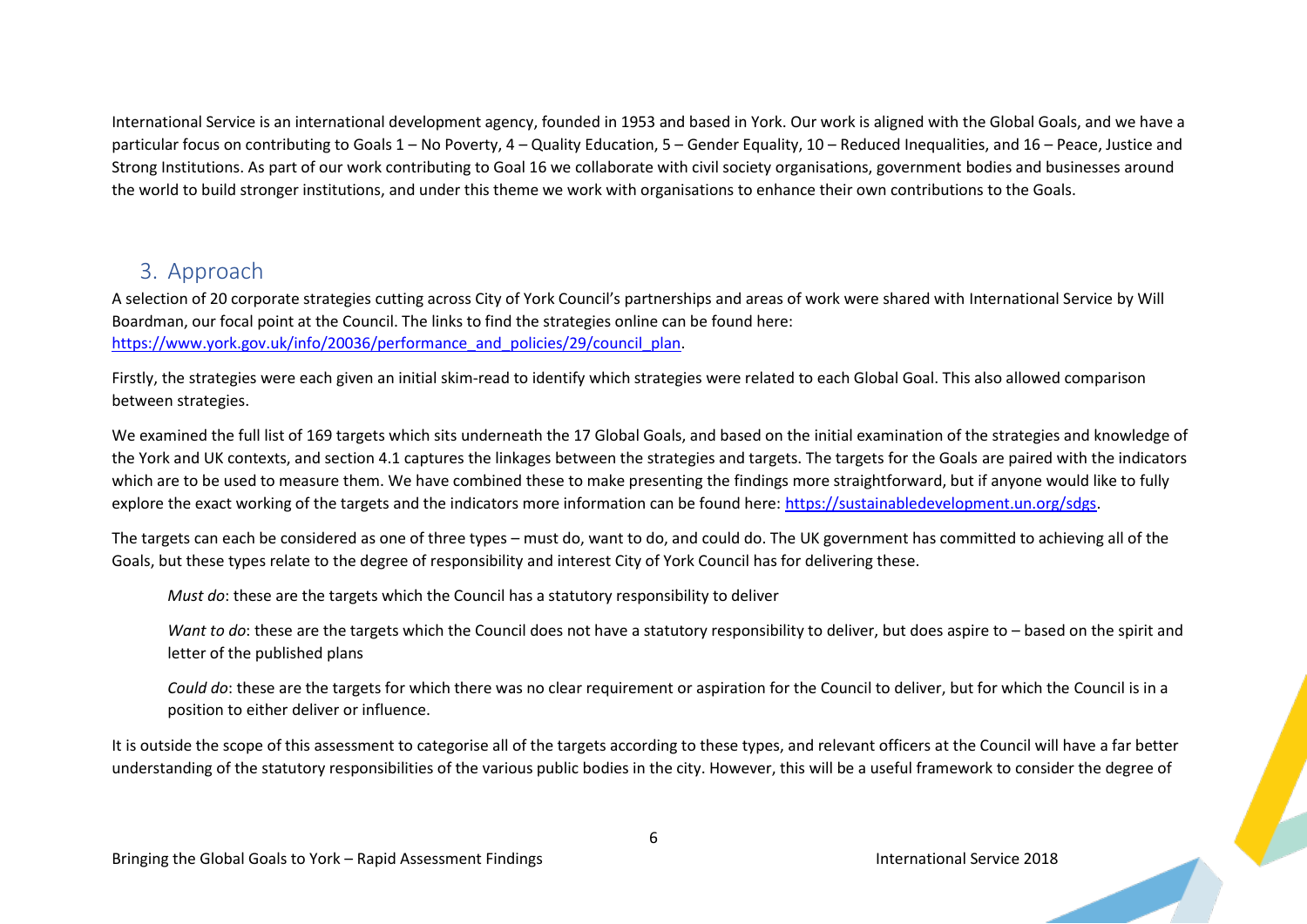priority each target is afforded in York. For interest, a useful reference point may be this dataset of local government responsibilities from the Ministry of Housing, Communities and Local Government from 2011: [https://data.gov.uk/dataset/statutory-duties-placed-on-local-government.](https://data.gov.uk/dataset/statutory-duties-placed-on-local-government)

Secondly, we completed an analysis of which targets are not included within any corporate strategy. This involved subtracting all the targets which are covered from the full list of targets, ruling out all of the targets not relevant to York, and finally capturing the full list by goal, with comments where appropriate. Sections 4.3 and 4.4 cover the Goals, and targets which are missing from the corporate strategies.

Thirdly, we explored some targets relating to tourism, which contradict York's vision for where it is taking this sector.

Taking stock at this point, we had a thorough assessment of how the corporate strategies' objectives already align with the Goals, and a list of which targets are missing. In addition, we had built an understanding of the overarching themes of each strategy.

In section 5 we discuss the implications of these findings for strategic alignment to the Goals. We put forward proposed groupings of major and sub strategies to make it easier to make sense of the Goals, and incorporate missing targets within the Council's strategic framework. This exercise revealed a potential strategic gap when it comes to environmental sustainability, which we then explored.

## <span id="page-6-0"></span>4. Findings

#### 4.1. Coverage of the Global Goals by existing strategies

<span id="page-6-1"></span>Given that the Global Goals were unlikely to have been a factor in the composition of most of the Council's strategies, there was a surprisingly high degree of alignment between the two. This is an indicator of the relevance of the Goals to all countries, which is one of the ways the Global Goals build on previous international development agendas. The table below illustrates where each strategy intersects with the Global Goals, including which targets within the Goals each strategy addresses.

| <b>Strategy</b>          | <b>Global Goals</b> | <b>Targets</b>                                                                                                                 |
|--------------------------|---------------------|--------------------------------------------------------------------------------------------------------------------------------|
| The Council Plan 2015-19 | Goals 3, 4, 8,      | 3.5.2 Reduce harmful alcohol consumption                                                                                       |
|                          | 9, 11, 12, 13,      | 3.A.1 Reduce tobacco use                                                                                                       |
|                          | 16                  | 4.4.1 Relevant skills for youth and adults                                                                                     |
|                          |                     | 4.5.1 Reduce inequalities in educational outcomes                                                                              |
|                          |                     | 8.5.2 Full employment, with equal pay for equal work                                                                           |
|                          |                     | Note: The Council Plan aim of reducing carbon emissions does not directly link to a Global Goal target, but relates to Goal 13 |
|                          |                     | 11.2.1 Access to public transport for all                                                                                      |
|                          |                     | 12.5.1 Substantially increase recycling rate                                                                                   |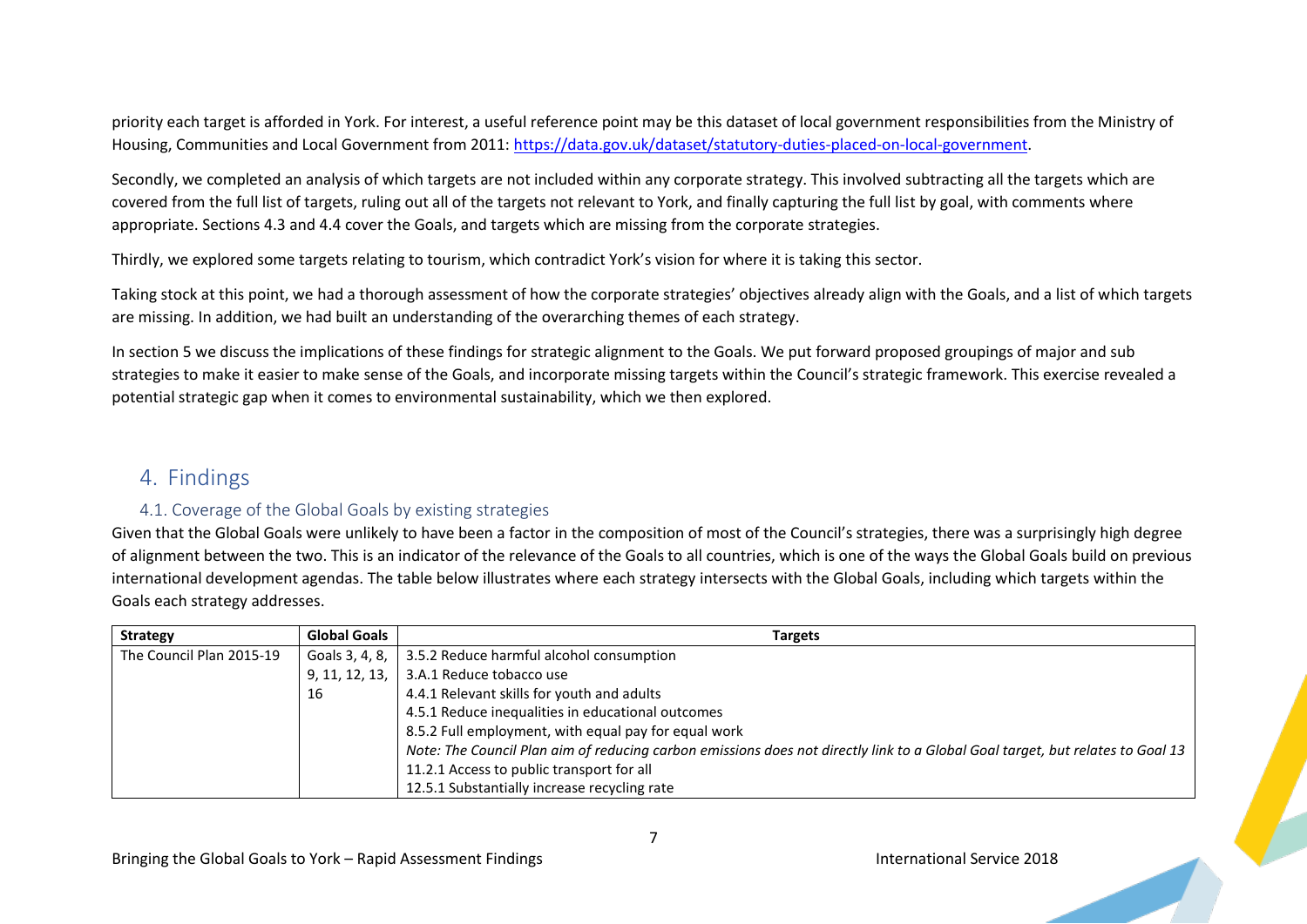| <b>Strategy</b>                          | <b>Global Goals</b> | <b>Targets</b>                                                                               |  |  |  |
|------------------------------------------|---------------------|----------------------------------------------------------------------------------------------|--|--|--|
|                                          |                     | 16.1.4 Significantly increase proportion of people who feel safe where they live             |  |  |  |
|                                          |                     | 16.7.2 Citizens believe decision making is inclusive and responsive                          |  |  |  |
| <b>Health and Wellbeing</b>              | Goals 2 and         | 2.1.2 Zero undernourishment                                                                  |  |  |  |
| Strategy                                 | 3                   | 2.2.2 Zero malnutrition among children under 5 (including wasting and overweight)            |  |  |  |
|                                          |                     | 3.4.2 Reduce suicide rate by 1/3                                                             |  |  |  |
|                                          |                     | 3.5.2 Reduce harmful alcohol consumption                                                     |  |  |  |
|                                          |                     | 3.A.1 Reduce tobacco use                                                                     |  |  |  |
| <b>York Economic Strategy</b>            | Goals 4, 8, 9       | 4.4.1 Relevant skills for youth and adults                                                   |  |  |  |
|                                          | and $11$            | 8.1.1 Sustain real GDP growth                                                                |  |  |  |
|                                          |                     | 8.2.1 Increase productivity per worker                                                       |  |  |  |
|                                          |                     | 9.B.1 Increased proportion of medium and high-tech industry in total value added             |  |  |  |
| Financial Strategy 2017/18<br>to 2021/22 |                     | None                                                                                         |  |  |  |
| City of York Council                     | Goal 1              | 1.4.1 Access to financial services for all                                                   |  |  |  |
| <b>Financial Inclusion Policy</b>        |                     |                                                                                              |  |  |  |
| and Action Plan                          |                     |                                                                                              |  |  |  |
| Children and Young                       | Goals 2, 3, 4       | 2.2.2 Zero malnutrition among children under 5 (including wasting and overweight)            |  |  |  |
| People's Plan 2016-2020                  | and 8               | 3.5.2 Reduce harmful alcohol consumption                                                     |  |  |  |
|                                          |                     | 4.2.1 All under 5s developmentally on track for primary education                            |  |  |  |
|                                          |                     | 4.5.1 Reduce inequalities in educational outcomes                                            |  |  |  |
|                                          |                     | 8.6.1 Substantially reduce number of 15-24 y/o youths NEET                                   |  |  |  |
| City of York Safeguarding                | Goal 16             | 16.1.3 Significantly reduce physical, psychological and sexual violence (against all groups) |  |  |  |
| <b>Children Board Annual</b>             |                     | 16.2.1 End physical punishment and psychological aggression by caregivers against children   |  |  |  |
| Report (which outlines the               |                     | 16.2.3 End sexual violence against children                                                  |  |  |  |
| priorities for the following             |                     |                                                                                              |  |  |  |
| year)                                    |                     |                                                                                              |  |  |  |
| City of York Safeguarding                | Goals 5, 16         | 5.2.1 Eliminate intimate partner violence against women                                      |  |  |  |
| <b>Adults Board Annual</b>               |                     | 5.2.2 End sexual abuse of women (other than intimate partner violence)                       |  |  |  |
| Report                                   |                     | 16.1.1 Significantly reduce homicide                                                         |  |  |  |
|                                          |                     | 16.1.3 Significantly reduce physical, psychological and sexual violence (against all groups) |  |  |  |
|                                          |                     | 16.3.1 Promote reporting of violence to competent authorities                                |  |  |  |
| Children and Young                       | Goal 4              | 4.1.1 Literacy and numeracy for all                                                          |  |  |  |
| People in Care Strategy                  |                     |                                                                                              |  |  |  |
| 2016-2020                                |                     |                                                                                              |  |  |  |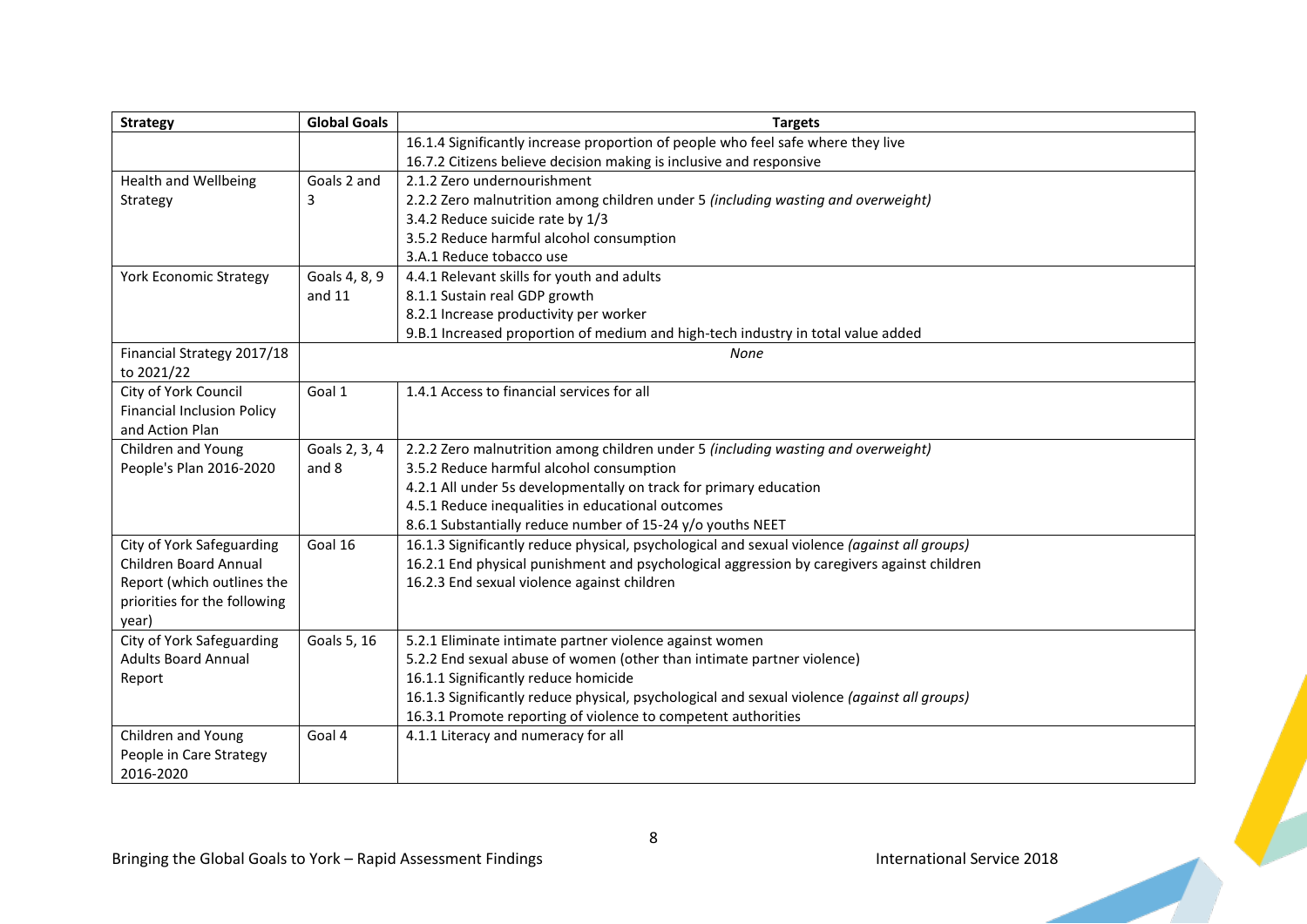| <b>Strategy</b>               | <b>Global Goals</b>                                       | <b>Targets</b>                                                                                     |  |  |  |
|-------------------------------|-----------------------------------------------------------|----------------------------------------------------------------------------------------------------|--|--|--|
| York Equality Strategy:       | Goals 1, 2, 3,                                            | 1.2.1 50% reduction in relative poverty by national measures                                       |  |  |  |
| 2016 - 2020 - A Fairer York   | 4, 5, 8, 10,                                              | 1.2.2 50% reduction in multidimensional poverty                                                    |  |  |  |
|                               | 16                                                        | 2.2.2 Zero malnutrition among children under 5 (including wasting and overweight)                  |  |  |  |
|                               |                                                           | 3.4.2 Reduce suicide rate by 1/3                                                                   |  |  |  |
|                               |                                                           | 3.5.2 Reduce harmful alcohol consumption                                                           |  |  |  |
|                               |                                                           | 3.A.1 Reduce tobacco use                                                                           |  |  |  |
|                               |                                                           | 4.1.1 Literacy and numeracy for all                                                                |  |  |  |
|                               |                                                           | 4.4.1 Relevant skills for youth and adults                                                         |  |  |  |
|                               |                                                           | 4.5.1 Reduce inequalities in educational outcomes                                                  |  |  |  |
|                               |                                                           | 5.2.1 Eliminate intimate partner violence against women                                            |  |  |  |
|                               |                                                           | 5.5.2 Women occupy 50% of managerial positions                                                     |  |  |  |
|                               |                                                           | 8.5.2 Full employment, with equal pay for equal work                                               |  |  |  |
|                               |                                                           | 8.6.1 Substantially reduce number of 15-24 y/o youths NEET                                         |  |  |  |
|                               |                                                           | 10.2.1 Nobody lives below 50% median income                                                        |  |  |  |
|                               |                                                           | 10.3.1 (same as 16.8.1) Proportion of population discriminated against in past 12 months           |  |  |  |
|                               |                                                           | 11.1.1 Adequate, affordable housing for all                                                        |  |  |  |
|                               |                                                           | 16.1.1 Significantly reduce homicide                                                               |  |  |  |
|                               |                                                           | 16.1.3 Significantly reduce physical, psychological and sexual violence (against all groups)       |  |  |  |
|                               |                                                           | 16.1.4 Significantly increase proportion of people who feel safe where they live                   |  |  |  |
| Local Code of Corporate       | Goal 16                                                   | 16.5.1 Substantial reduction in number of people paying or asked for a bribe in last 12 months     |  |  |  |
| Governance                    |                                                           | 16.5.2 Substantial reduction in number of businesses paying or asked for a bribe in last 12 months |  |  |  |
|                               |                                                           | 16.6.2 Satisfaction with last experience of public services                                        |  |  |  |
|                               |                                                           |                                                                                                    |  |  |  |
| <b>Risk Management Policy</b> |                                                           | None                                                                                               |  |  |  |
| and Strategy                  |                                                           |                                                                                                    |  |  |  |
| Local Transport Plan 2011-    | Goals 3 and                                               | 3.6.1 Halve road traffic accident fatalities by 2020                                               |  |  |  |
| 2031                          | 11                                                        | 11.2.1 Access to public transport for all                                                          |  |  |  |
|                               |                                                           | 11.6.2 Reduce mean levels of fine particulate matter (improve air quality)                         |  |  |  |
| Asset Management              | Goal 11                                                   | 11.1.1 Adequate, affordable housing for all                                                        |  |  |  |
| Strategy 2017-2022            |                                                           |                                                                                                    |  |  |  |
| Skills Plan                   | Goals 4 and                                               | 4.4.1 Relevant skills for youth and adults                                                         |  |  |  |
|                               | 8                                                         | 4.5.1 Reduce inequalities in educational outcomes                                                  |  |  |  |
|                               |                                                           | 8.5.2 Full employment, with equal pay for equal work                                               |  |  |  |
|                               |                                                           | 8.6.1 Substantially reduce number of 15-24 y/o youths NEET                                         |  |  |  |
| Performance Framework         | None, but contributes to successful delivery of all Goals |                                                                                                    |  |  |  |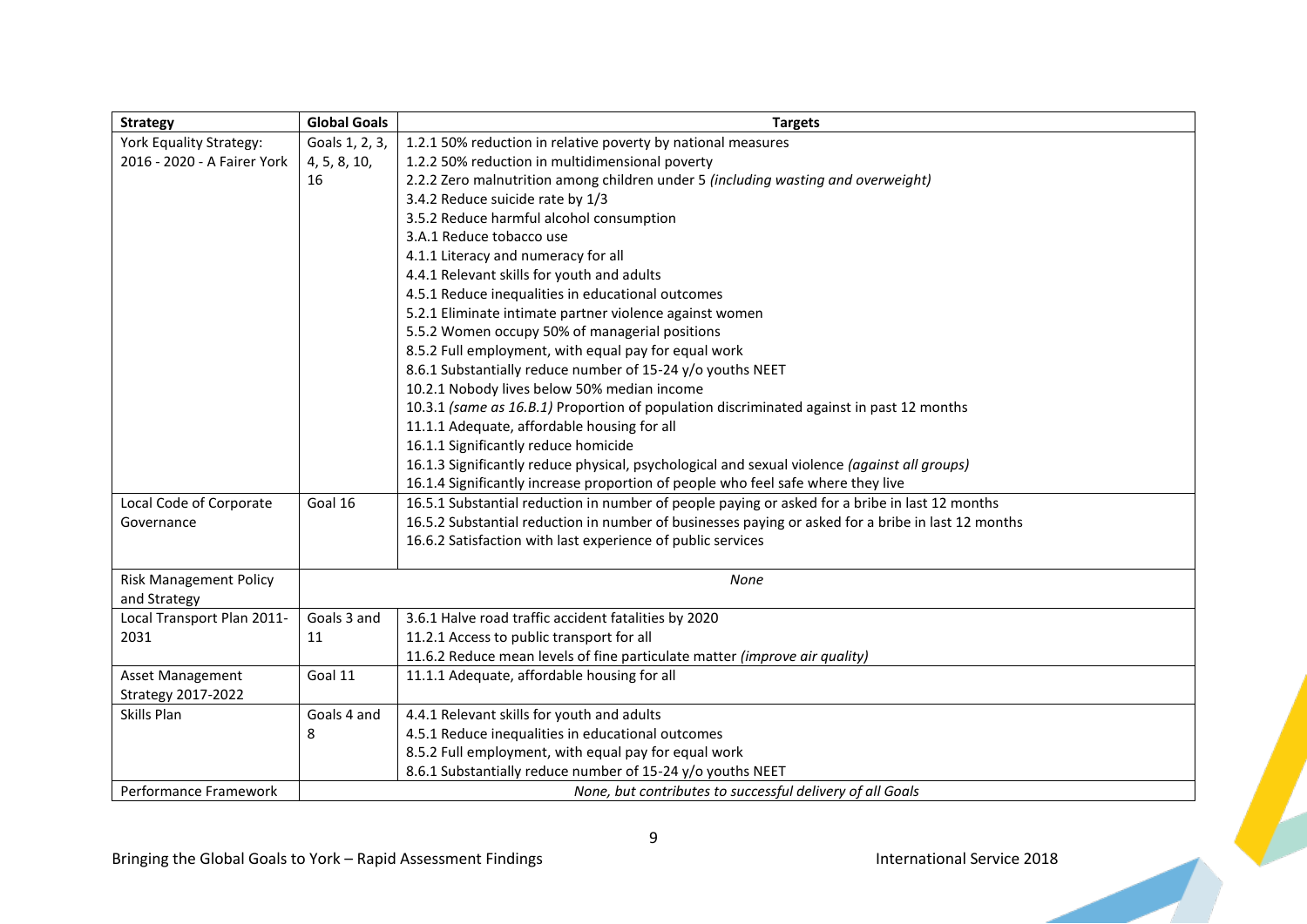| <b>Strategy</b>         | <b>Global Goals</b> | <b>Targets</b>                                                                                                          |
|-------------------------|---------------------|-------------------------------------------------------------------------------------------------------------------------|
| Corporate Procurement   | Goals 1, 9          | 1.2.1 50% reduction in relative poverty by national measures                                                            |
| Strategy                | and $10$            | 9.3.1 Increased proportion of small scale industries in total industry value added                                      |
|                         |                     | 10.2.1 Nobody lives below 50% median income                                                                             |
| People Plan             | Goal 1              | 1.2.1 50% reduction in relative poverty by national measures                                                            |
|                         |                     | Reducing in work poverty among own workforce through Living Wage                                                        |
| <b>Community Safety</b> | Goals 3, 5,         | 3.5.2 Reduce harmful alcohol consumption                                                                                |
| Strategy                | 10, 11 and          | 3.6.1 Halve road traffic accident fatalities by 2020                                                                    |
|                         | 16                  | 5.2.1 Eliminate intimate partner violence against women                                                                 |
|                         |                     | 5.2.2 End sexual abuse of women (other than intimate partner violence)                                                  |
|                         |                     | 5.3 End female genital mutilation                                                                                       |
|                         |                     | 10.3.1 (same as 16.8.1) Proportion of population discriminated against in past 12 months                                |
|                         |                     | 11.7.2 Proportion of persons victim of harassment by type and place (indicator to capture safe access to public spaces) |
|                         |                     | 16.1.1 Significantly reduce homicide                                                                                    |
|                         |                     | 16.1.3 Significantly reduce physical, psychological and sexual violence (against all groups)                            |
|                         |                     | 16.1.4 Significantly increase proportion of people who feel safe where they live                                        |
|                         |                     | 16.2.2 End human trafficking                                                                                            |
|                         |                     | 16.2.3 End sexual violence against children                                                                             |
| Draft Local Plan        | Goals 1, 2, 3,      | 1.2.2 50% reduction in multidimensional poverty                                                                         |
|                         | 6, 7, 8, 9, 11,     | 2.2.2 Zero malnutrition among children under 5 (including wasting and overweight)                                       |
|                         | 12, 15              | 3.6.1 Halve road traffic accident fatalities by 2020                                                                    |
|                         |                     | 6.3.1 Safe treatment of wastewater                                                                                      |
|                         |                     | 6.3.2 Proportion of bodies of water with good ambient water quality                                                     |
|                         |                     | 6.4.1 Substantially increase water efficiency                                                                           |
|                         |                     | 6.4.2 Substantially reduce water stress                                                                                 |
|                         |                     | 7.2.1 Substantially increase share of renewable energy                                                                  |
|                         |                     | 7.3.1 Halve energy intensity / GDP                                                                                      |
|                         |                     | 8.1.1 Sustain real GDP growth                                                                                           |
|                         |                     | 8.2.1 Increase productivity per worker                                                                                  |
|                         |                     | 8.5.2 Full employment, with equal pay for equal work                                                                    |
|                         |                     | 9.B.1 Increased proportion of medium and high-tech industry in total value added                                        |
|                         |                     | 11.1.1 Adequate, affordable housing for all                                                                             |
|                         |                     | 11.2.1 Access to public transport for all                                                                               |
|                         |                     | 11.4.1 Strengthen total expenditure (all sources) on cultural and natural heritage                                      |
|                         |                     | 11.5.1 (same as 1.5.1 and 13.1.2) Substantially reduce disaster deaths & persons affected                               |
|                         |                     | 11.5.2 (same as 1.5.2) Substantially reduce disaster losses to GDP                                                      |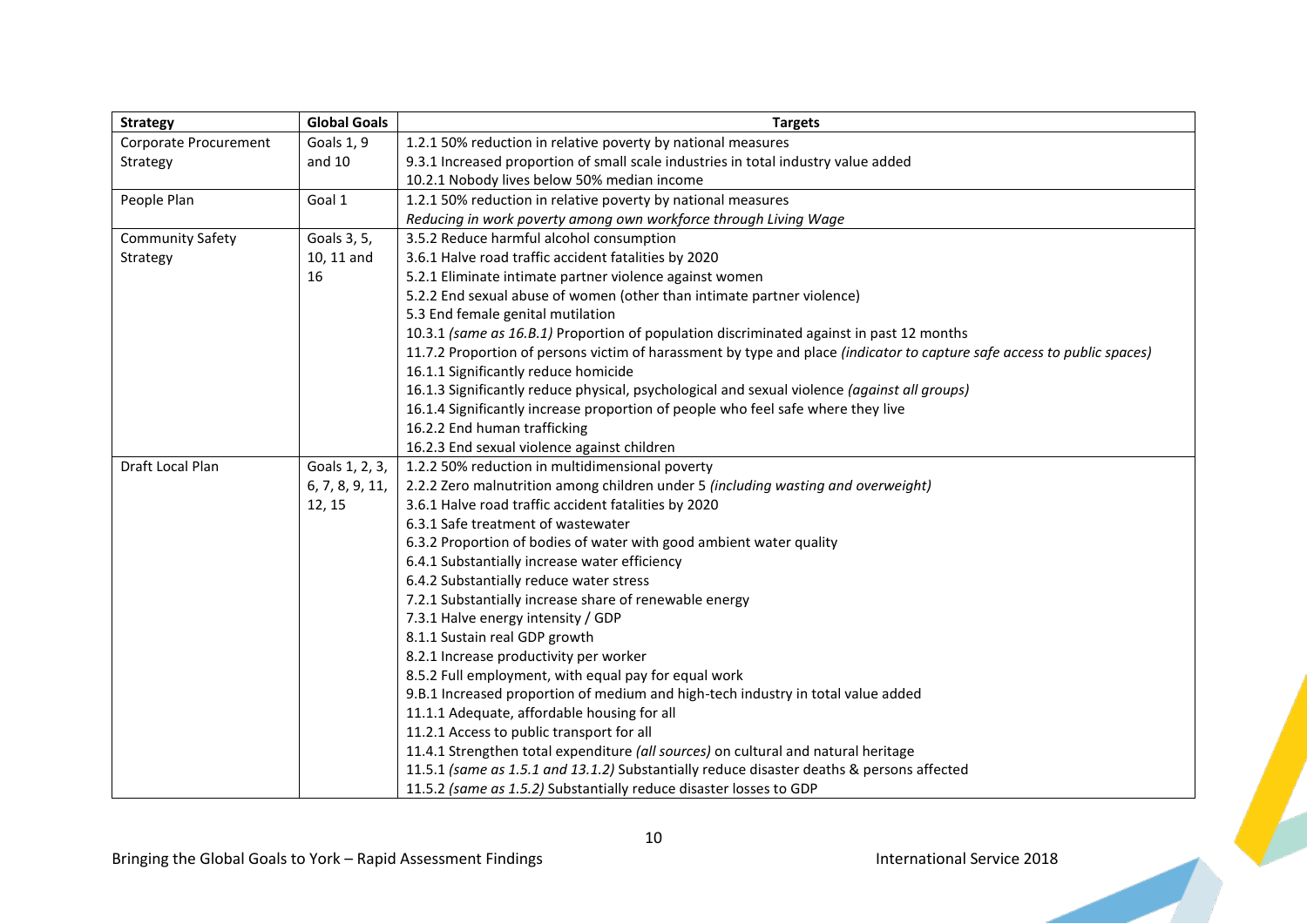| <b>Strategy</b> | <b>Global Goals</b> | <b>Targets</b>                                                                                                                 |
|-----------------|---------------------|--------------------------------------------------------------------------------------------------------------------------------|
|                 |                     | 11.6.1 Urban solid waste is properly collected and processed. York's plans to reduce waste to landfill by as much as 95%       |
|                 |                     | take it beyond this target.                                                                                                    |
|                 |                     | 11.6.2 Reduce mean levels of fine particulate matter (improve air quality)                                                     |
|                 |                     | 11.7.1 Safe green and public spaces for all                                                                                    |
|                 |                     | 11.7.2 Proportion of persons victim of harassment by type and place <i>(indicator to capture safe access to public spaces)</i> |
|                 |                     | 11.A.1 Residents live in a city implementing development plan                                                                  |
|                 |                     | 11.B.1 (same as 1.5.3 and 13.1.1) Have a disaster risk reduction plan (partially covered - flood risk)                         |
|                 |                     | 12.2.1 (same as 8.4.1) Sustainable resource management - material footprint per capita and per GDP                             |
|                 |                     | 12.2.2 (same as 8.4.2) Sustainable resource management - domestic material consumption per capita and per GDP                  |
|                 |                     | 12.5.1 Substantially increase recycling rate                                                                                   |
|                 |                     | 12.B.1 Sustainable tourism plan and monitoring                                                                                 |
|                 |                     | Protect threatened species and maintain biodiversity (by Red List Index)<br>15.5.1                                             |

#### 4.2. Strategies which don't cover any Goals

<span id="page-10-0"></span>Three strategies do not have a direct bearing on any of the Global Goals. These are the **Financial Strategy**, **Risk Policy and Strategy**, and **Performance Framework**. They all contribute indirectly by facilitating the achievement of the other strategies.

The Performance Framework is a special case because it contains provisions which can be used to monitor performance against the Goals for the accountable officers. Although it is outside of the scope of this report, upon initial inspection there is a high degree of convergence between Council performance metrics and the indicators for the Goals.

#### 4.3. Goals not covered by any strategy

<span id="page-10-1"></span>Two of the Global Goals are not present in any of the corporate strategies. This does **not** represent an omission on the part of the Council's strategies, however, as none of the targets are relevant to York.

**Goal 14: Life Below Water** – the target for this Goal apply to national governments and coastal areas.

**Goal 17: Partnership for the Goals** – the targets for this Goal only apply to national governments, especially in developing countries.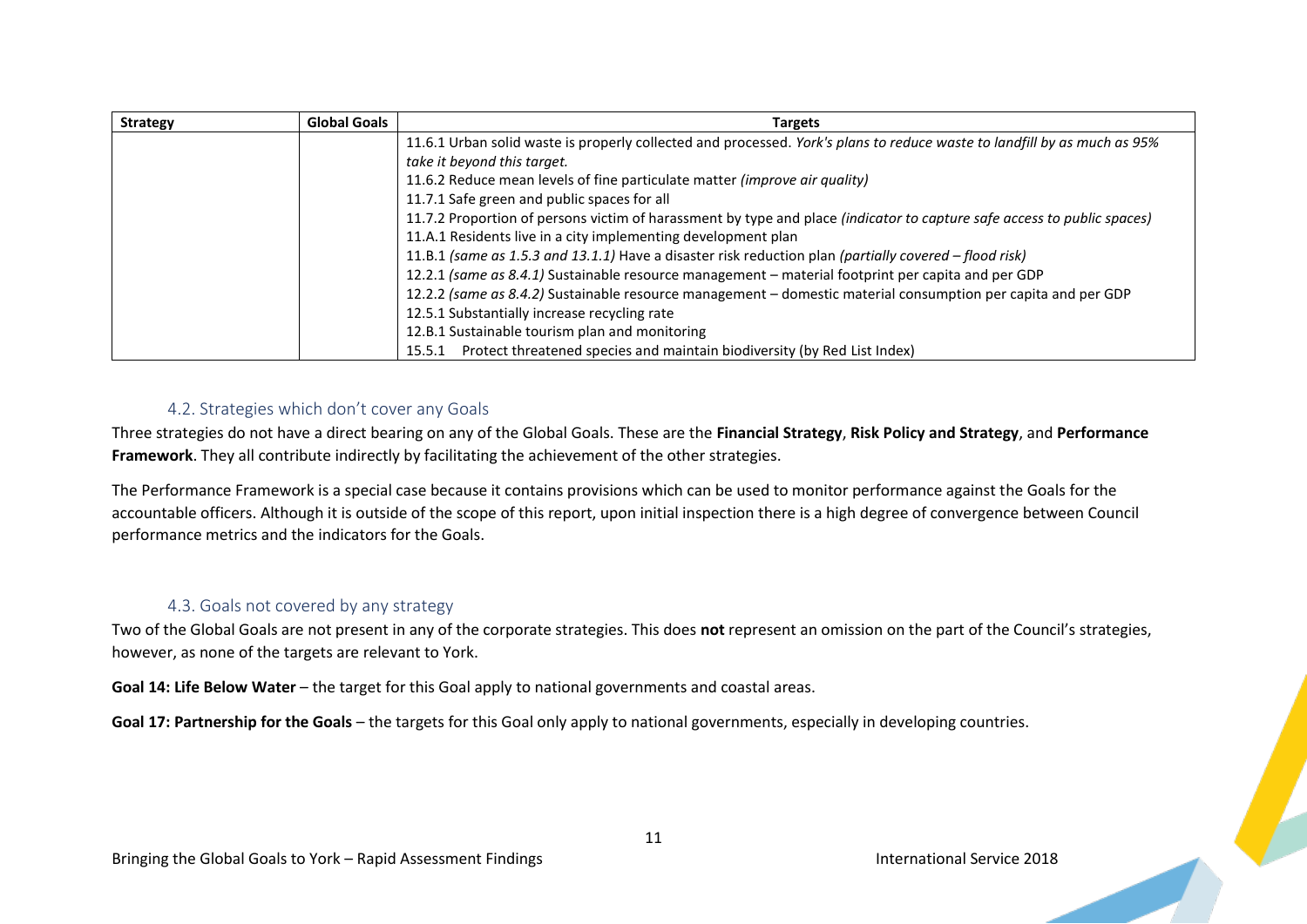#### 4.4. Targets relevant to York not covered under any strategy

<span id="page-11-0"></span>In this section we have pulled out those targets which we propose that the Council either must, want to, or can contribute to. This was done by first eliminating all of the targets which have no relevance in York, for instance because they relate to national level policies, or targets for developing countries. After that the targets which are already addressed were subtracted from the complete list of locally relevant targets. There are a few exceptions where the target was partly addressed - in this case the gap is explained in comments. Below is the list of all relevant targets, ordered by Goal. Note that sometimes the same target is used for multiple Goals, and notes have been made to capture this.

#### **Goal 1: No Poverty**

See 11.B.1 under Goal 11, which is the same as 1.5.3. Otherwise all relevant targets under Goal 1 were covered in the corporate strategies

#### **Goal 2: Zero Hunger**

• 2.1.1: Zero undernourishment & 2.1.2 Zero food insecurity. *Undernourishment has a different profile in York to the global picture. Potential factors may include mental health, and nutrient deficiency caused by food poverty. Access to safe, nutritious and sufficient food for vulnerable people (2.1.2) remains an issue in York as evidenced by continued widespread use of York Food Bank.*

#### **Goal 3: Good Health and Wellbeing**

- 3.4.1 Reduce by 1/3 mortality rate from non-communicable diseases (cardiovascular, cancer, diabetes, respiratory)
- 3.5.1 Strengthen coverage of treatment interventions for substance use disorders
- 3.9.1 Substantially reduce mortality rate from household and ambient air pollution. *The corporate strategies' focus is on particulate matter and not on reducing deaths due to air pollution. Although some mitigation measures are discussed in the Local Plan this relates to new buildings.*
- 3.9.3 Substantially reduce mortality rate from unintentional poisoning. *This is something which the Council has influence over in its role enforcing health and safety legislation. This may not be a priority target depending on the scale of this type of mortality in York.*

#### **Goal 4: Quality Education**

- 4.2.2 All children have access to organised learning one year before primary school
- 4.3.1 Equal access to affordable formal and non-formal education and training
- 4.6.1 All young people and most adults are functionally literate and numerate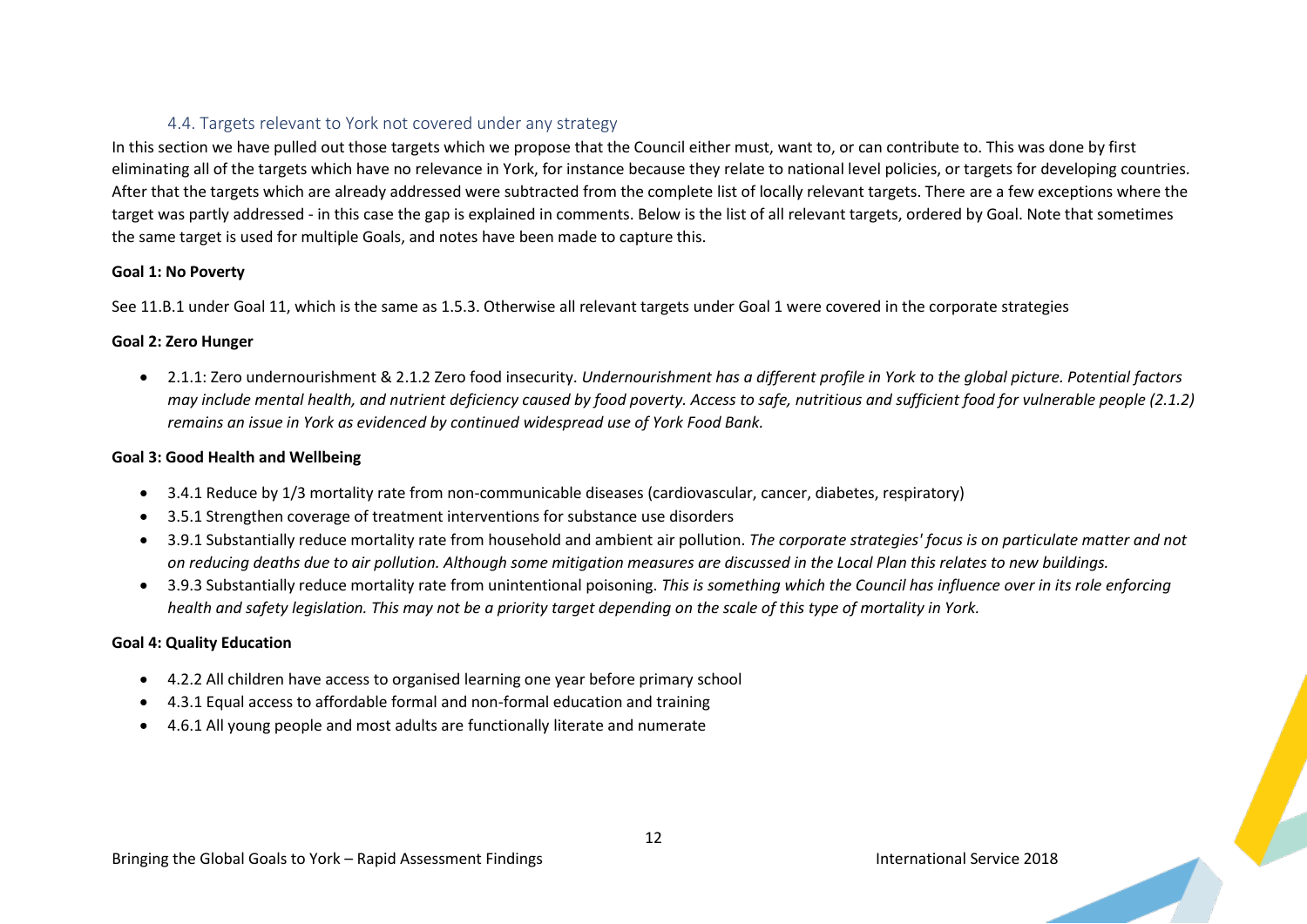#### **Goal 5: Gender Equality**

- 5.3.2 End female genital mutilation
- 5.4.1 Promote shared household and family responsibilities as measured by proportion of time spent on unpaid domestic and care work
- 5.5.1 Ensure equal representation of women in local government. *This target related strongly to the council but has multiple stakeholders who influence the outcome including local political parties.*

#### **Goal 6: Clean Water and Sanitation**

- 6.6.1 Protect and restore water-related ecosystems
- 6.B.1 Incorporate community participation into water and sanitation management. *This is an interesting target in the York context given the opportunity to involve communities in flood risk mitigation planning. This may already exist but was not alluded to in the reviewed strategies.*

#### **Goal 7: Affordable and Clean Energy**

All relevant targets under Goal 7 were covered in the corporate strategies

#### **Goal 8: Decent Work and Economic Growth**

• 8.8.1 Minimise fatal and non-fatal occupational injuries (especially for women, migrants and precarious workers)

#### **Goal 9: Industry, Innovation and Infrastructure**

• 9.3.2: Increase access to credit for small and medium enterprises

#### **Goal 10: Reduced Inequalities**

• 10.1.1: Achieve a rate of income growth for the bottom 40% of earners which is higher than the national average

#### **Goal 11: Sustainable Cities and Communities**

- 11.3.1: Consume additional land at a slower rate than the population is growing
- 11.3.2: Have a structure for direct participation of civil society in urban planning and management. *This is already met but not captured in the reviewed strategies*
- 11.B.1: *(same as 1.5.3 and 13.1.1)* Have a disaster risk reduction plan. *This is partially covered. The strategies allude to a flood risk reduction plan, but this does not capture the range of disasters that may affect York (although it is the most frequently occurring and likely disaster)*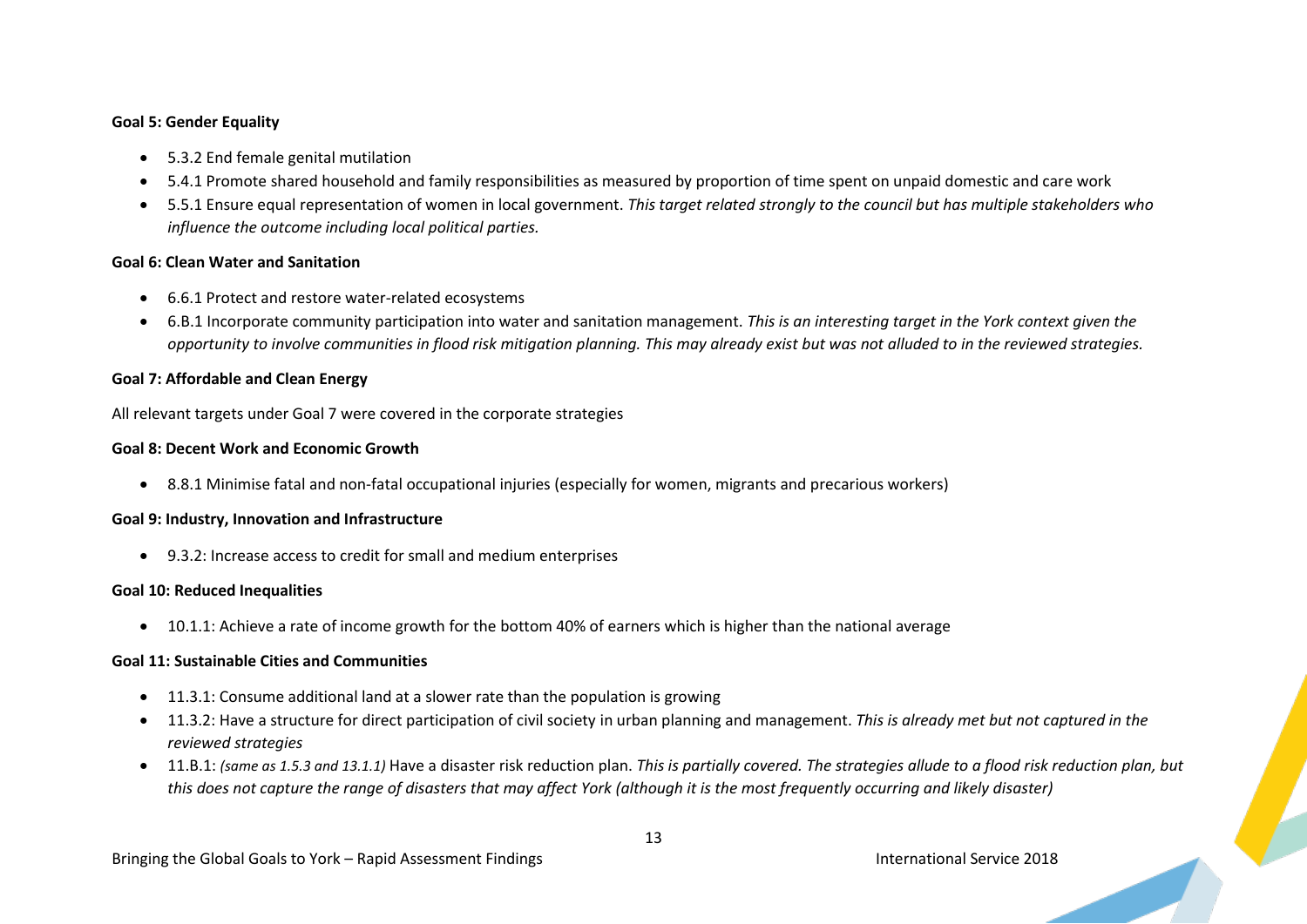#### **Goal 12: Responsible Consumption and Production**

- 12.3.1: Halve the amount of food waste across the supply chain
- 12.4.2: Minimise hazardous waste generated per capita, and maximise proportion of hazardous waste safely treated
- 12.6.1: Encourage companies to publish sustainability reports

#### **Goal 13: Climate Action**

See 11.B.1 under Goal 11, which is the same as 13.1.1. Otherwise all relevant targets under Goal 1 were covered in the corporate strategies

#### **Goal 15: Life on Land**

All relevant targets under Goal 15 were covered in the corporate strategies

#### **Goal 16: Peace, Justice and Strong Institutions**

- 16.6.1 Minimise variance between government expenditures and budgets
- 16.7.1 Public institutions are representative of the diversity of populations they represent

In the formulation of this list it is possible that one or two targets may have been missed, simply due to the volume of information that was processed. A basic familiarity with the Global Goals, and the way these are articulated in targets with corresponding indicators, will be useful for anybody working on the Global Goals at the Council.

#### 4.5. Targets contrary to York strategies

<span id="page-13-0"></span>Two targets in particular stand out as running contrary to York's strategic priorities:

- 8.9.1 Increase tourism GDP as proportion of total GDP
- 8.9.2 Tourism jobs as proportion of total jobs

As discussed in the Economic Strategy, the focus is not on increasing the number of tourism jobs or tourism as a proportion of the local economy, but to increase the value added per job of tourism to increase the quality of tourism jobs, for instance by increasing visitor spend or productivity per tourism sector worker. The possibility of contradictions between the Goals and local development agendas is a reminder that the Goals cannot be applied as a blunt instrument to drive the same changes in every place. They gain their strength from being interpreted and adapted to the local context.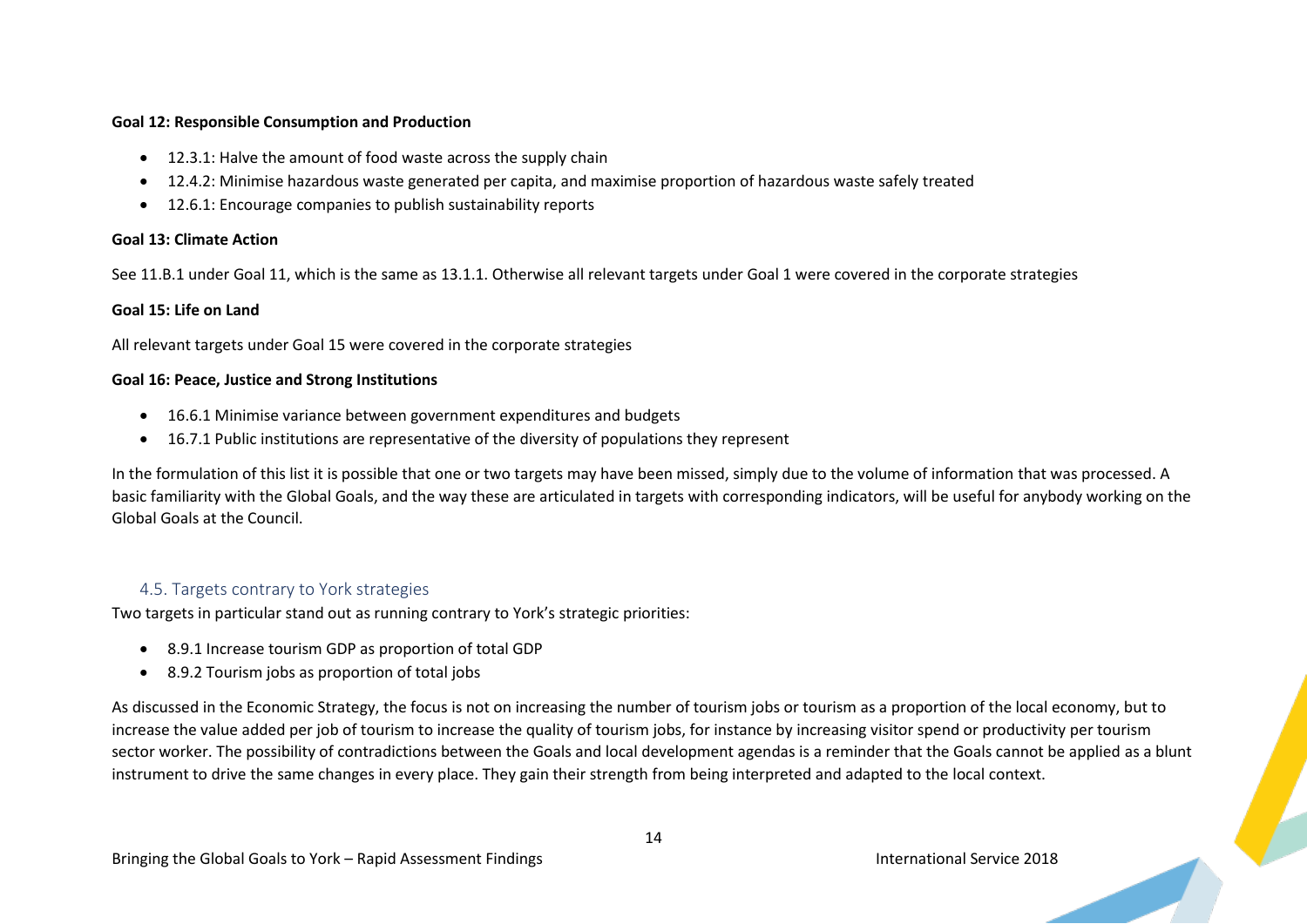## <span id="page-14-0"></span>5. Discussion

### 5.1. Assessment of current position against the Goals

<span id="page-14-1"></span>As can be seen in this chart, 70% of the targets relevant to the Global Goals are already captured in the corporate strategies. This can be anything from being highlighted as a strategic priority, to being in the detail of the strategy as a specific target or action point. Considering that the Global Goals were not priorities when these strategies were formulated, this is an impressive degree of overlap, and speaks both to the wide-ranging ambition of the Council and the success of the Global Goals in identifying priorities which are relevant for many of the people and places in the world.



## **Percentage of targets present in corporate strategies**

Objectives, planned actions, and priorities often capture a strategy's contribution to a particular Goal, but it would also be useful if the text of key strategies named specific Goals they intend to contribute to and in what ways. The draft Local Plan mentions the Global Goals, or SDGs, in its preamble. This is a useful start, but a positive next step would be for strategies to mention which specific Goals they will contribute to, and for the detail of the strategy to spell out how. Matching strategies to Goals is very clear in some cases but is more complex in others – for instance Goal 2 – No Hunger, which has both a medical/nutritional and social/economic dimension, so different parts of the Goals could perhaps belong to different strategies. Section 5.2 explores how to create a strong link between key strategies and the Global Goals.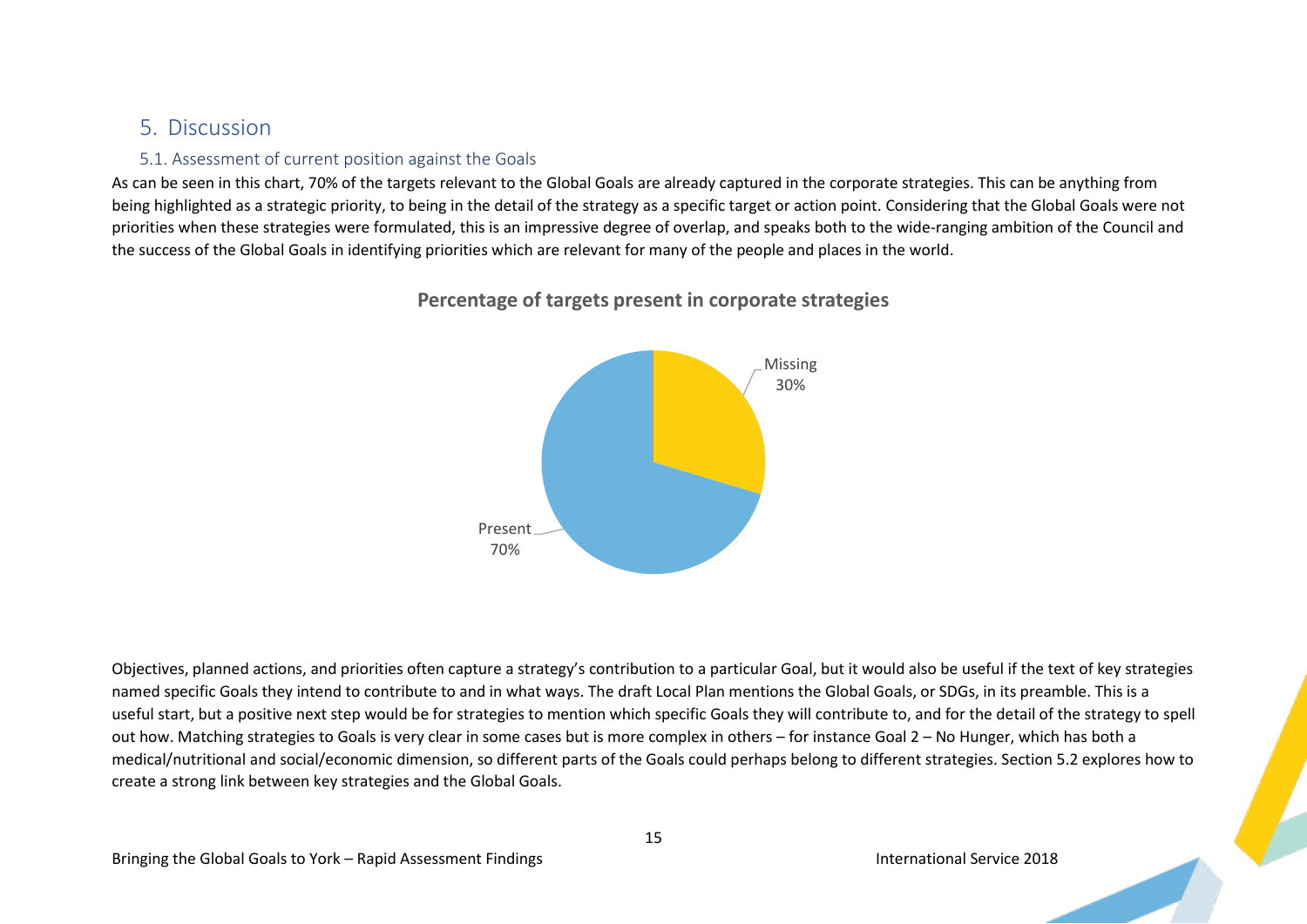The remaining third of the targets have been pulled out because they are relevant in the York context. They have the potential to enrich existing plans and contribute to future ones. They can be grouped around five main clusters:

- Environmental sustainability
- Poverty and inequality
- Public services that work for everyone
- Urban development
- Economic development

These include important targets which would improve life for the people of York. Targets like increasing earnings growth for the bottom 40% of earners faster than the city average, which complements existing commitments to decent jobs for all and policies like the Living Wage. For the most part these clusters of targets match clearly with existing high-level strategies. Environmental sustainability is an odd exception which is discussed in section 5.3.

The Global Goals capture a wide-ranging agenda, a to-do list for the world which will bring us to a much better place globally. However, as a global agenda it of course does not speak directly to the challenges and priorities for York. In some cases, this means that the local and global agendas conflict. For instance, in the detail of the target for sustainable tourism: as mentioned above York is focused on the quality - not quantity - of jobs in that sector. It also means that there are certain priorities for York which are simply missing from the Global Goals, but are deeply important to the city. While we have captured some of these in section 5.4, the key is that the Goals should complement - not displace - cities' existing priorities.

## 5.2. Ownership and accountability for the Goals

<span id="page-15-0"></span>There are strong interlinkages between the corporate strategies, especially between the Council Plan and Local Plan with all of the other strategic documents. The Council Plan captures a united vision for the city and spells out priorities for 2015-19, captured under three themes: a prosperous city for all, a focus on frontline services, and a Council that listens to residents. The draft Local Plan is the most wide-ranging single plan in scope and detail, and pulls in material from other plans and strategies, some on the corporate strategy list and some not.

A simple way to ensure coverage of all of the relevant Global Goals are captured in the Council's strategies is to arrange them into a hierarchy of major and sub strategies. The sub strategies can be understood to sit under the major strategies, and so a clear line can be drawn from the vision in the Council Plan through the major strategy and then to the sub strategies. In practice this arrangement can already be seen, for instance with the Skills Strategy, which neatly sits under the Economic Strategy.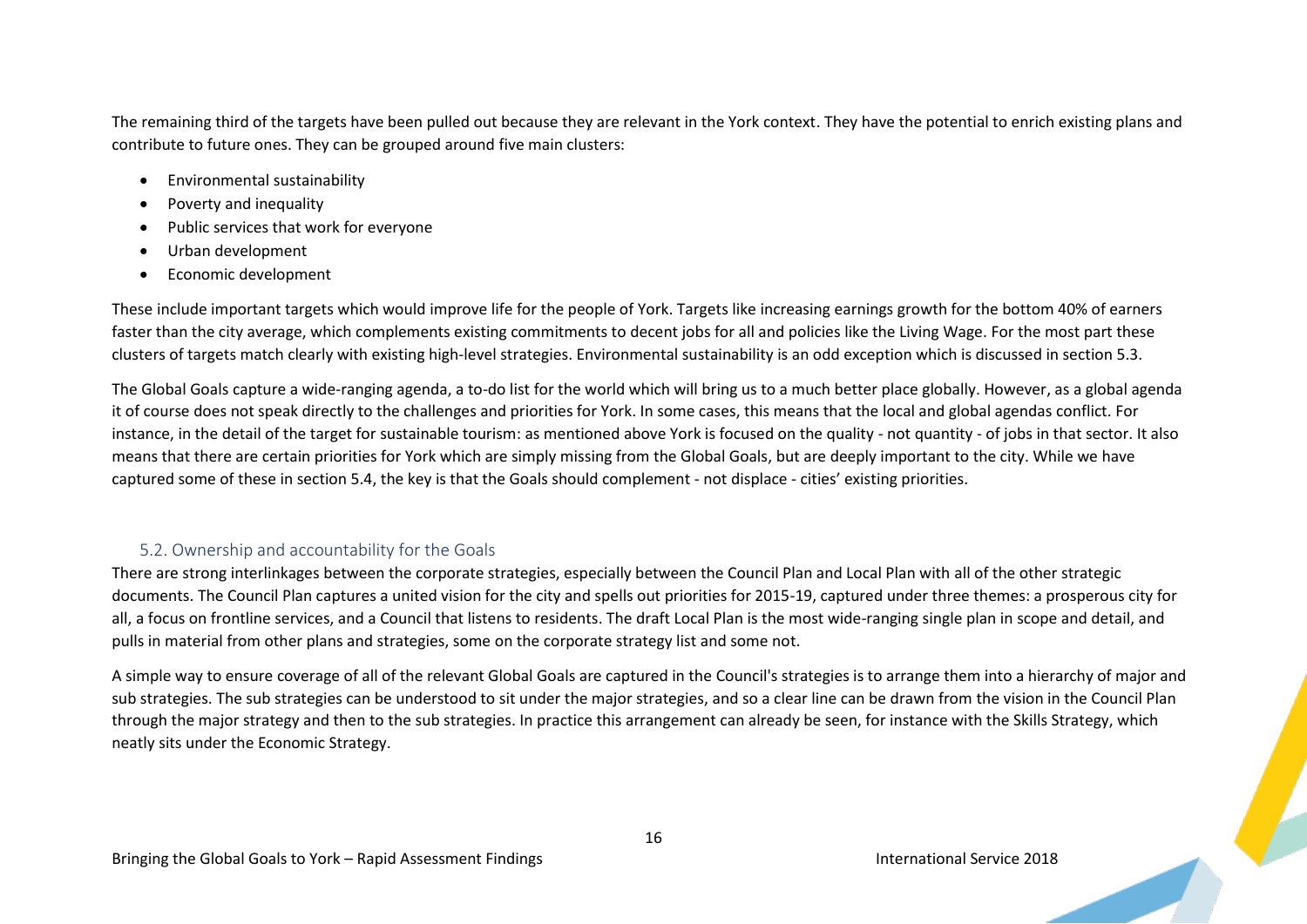In this respect the numerous areas of overlap between strategies can be interpreted as consistency, as opposed to duplication. However, if there are separate teams pursuing similar – but not identical – objectives, there is a risk of working at cross purposes or duplication of effort. Clarity on where responsibilities are delegated can help with that and determining which Goals and targets are passed down is a good starting point for that conversation.

Below we propose a hierarchy of strategies to allow for straightforward harmonisation and matching of the Goals to major strategies. From there the process of ensuring that relevant Goals and targets are carried down into sub strategies is relatively simple. There will certainly be strategies not from the corporate strategy list (e.g. the Minerals and Waste Joint Plan referenced in the draft Local Plan) which could be incorporated into this structure if desired.

Note the absence of the Council plan which as mentioned sits above all of the other strategies. In the final column there is a suggestion of which targets could be added to the major strategy, and delegated if necessary to a sub strategy, in order to bring the strategies fully in line with the Global Goals. See the list of missing targets in section 4.4 for the details of each target.

| <b>Major</b>    | <b>Sub Strategies</b>             | <b>Responsible Officer</b> | <b>Supporting</b> | <b>Leads on Goals</b>   | <b>Contributes</b> | Targets to add             |
|-----------------|-----------------------------------|----------------------------|-------------------|-------------------------|--------------------|----------------------------|
| <b>Strategy</b> |                                   |                            | <b>Board</b>      |                         | to Goals           |                            |
| Equality        | <b>Financial Inclusion Policy</b> | <b>Assistant Director</b>  | Fairness and      | Goals 1, 2 (food        | Goals 3, 4, 8,     | 2.1.2                      |
| Strategy        | and Action Plan                   | Communities and            | Equalities        | poverty), 5 and 10      | and $16$           | 5.4.1                      |
|                 |                                   | Equalities                 | Board             |                         |                    | 5.5.1                      |
|                 |                                   |                            |                   |                         |                    | 10.1.1 (this could also be |
|                 |                                   |                            |                   |                         |                    | in the Economic Strategy)  |
|                 |                                   |                            |                   |                         |                    | 16.7.1                     |
| Health and      |                                   | Director of Public         |                   | Goals 2 (nutrition) and | No further         | 2.1.1                      |
| Wellbeing       |                                   | Health                     |                   | 3                       | Goals              | (undernourishment)         |
| Strategy        |                                   |                            |                   |                         |                    | 3.4.1, 3.5.1, 3.9.1, 3.9.3 |
| Children and    | Children and Young People         | Corporate Director         |                   | Goal 4 (primary and     | Goals 2, 3, 8      | 5.3.2                      |
| Young           | in Care Strategy,                 | Children, Education        |                   | secondary education)    | and $16$           | 4.6.1 (young people)       |
| People's Plan   | Safeguarding Children             | and Communities            |                   | and 16 (safeguarding    |                    |                            |
|                 | Strategy                          |                            |                   | children)               |                    |                            |
| Local Plan      | Local Transport Plan              | Corporate Director         |                   | Goals 6, 11             | Goals 1, 2, 3, 7,  | 6.6.1                      |
|                 |                                   | Economy and Place          |                   |                         | 8, 9, 12, 15       | 6.B.1                      |
|                 |                                   |                            |                   |                         |                    | 11.3.1                     |
|                 |                                   |                            |                   |                         |                    | 11.3.2                     |
|                 |                                   |                            |                   |                         |                    | 11.B.1                     |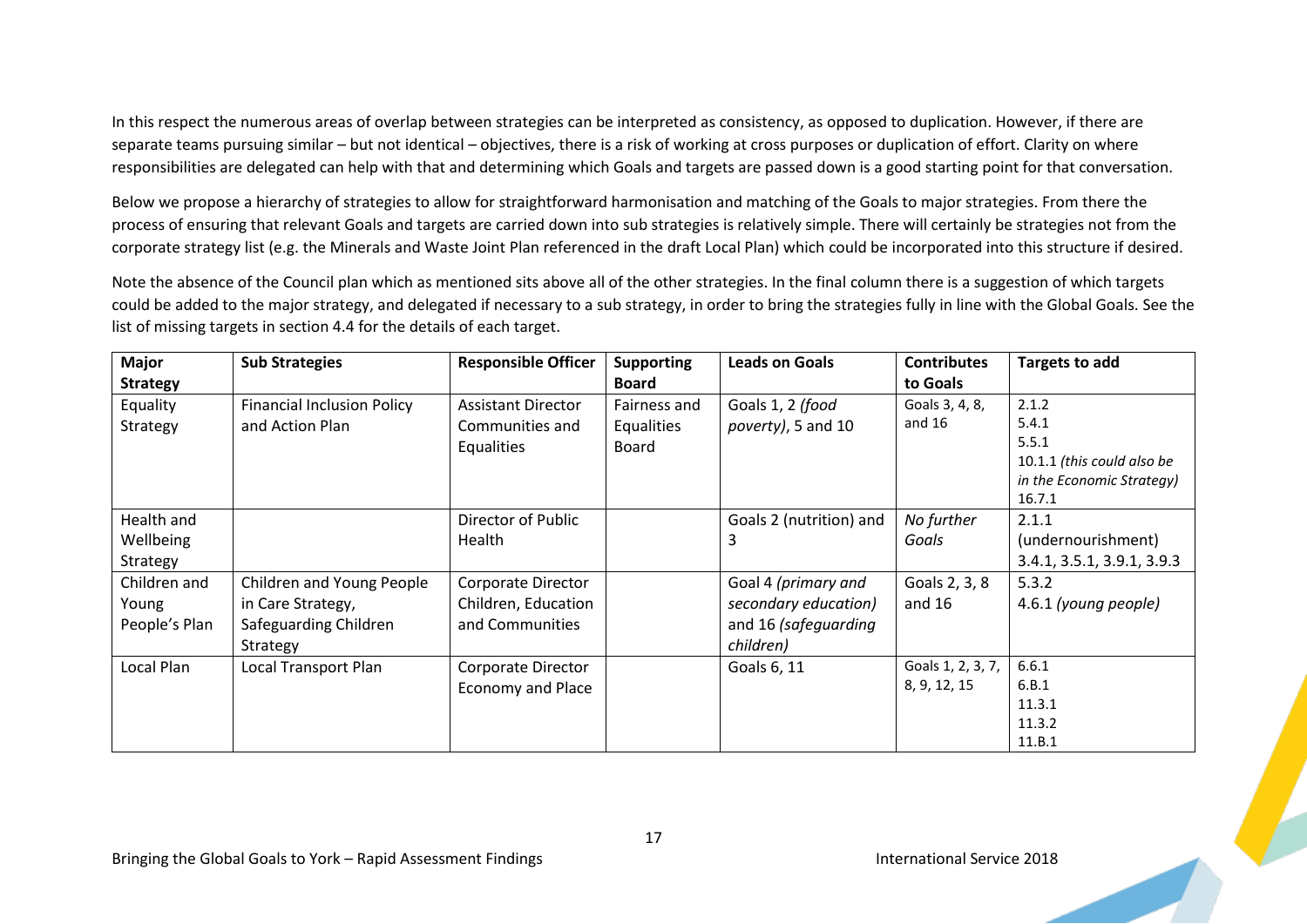| Economic  | Skills Plan, Asset           | Corporate Director       | Goals 4 (tertiary      | Goal 1          | $4.6.1$ (adults) |
|-----------|------------------------------|--------------------------|------------------------|-----------------|------------------|
| Strategy  | Management Strategy,         | <b>Economy and Place</b> | education and skills), |                 | 9.3.2            |
|           | <b>Corporate Procurement</b> |                          | 8, 9 and 10            |                 | 16.7.1           |
|           | Strategy, People Plan        |                          |                        |                 |                  |
|           | (reducing in-work poverty)   |                          |                        |                 |                  |
| Community | <b>Safeguarding Adults</b>   | Corporate Director       | Goal 16                | Goals 3, 5, 10, | 8.8.1            |
| Safety    | Strategy, Local Code of      | Health, Housing          |                        | 11              |                  |
| Strategy  | Corporate Governance         | and Adult Social         |                        |                 |                  |
|           | (preventing corruption)      | Care                     |                        |                 |                  |

#### 5.3. Environmental sustainability – the missing strategy

<span id="page-17-0"></span>**Goals 7, 12, 13, 15 do not have an obvious major strategy to be integrated into**. They all relate to environmental sustainability, and targets contained in these Goals match content in the draft Local Plan and in the Council Plan. However, the Council Plan draws its strength from bringing together a combined vision expressed elsewhere in more detailed strategies. Though the Local Plan has many provisions which will contribute to sustainability it is not primarily concerned with sustainability per se – instead, it focuses on these matters primarily when they intersect with the Local Plan's primary focus on urban planning and development.

Nothing encapsulating One Planet York was included in the list of corporate strategies because there is no One Planet York strategy – it has a vision, framework, and partnership, but it does not have specific objectives, responsibilities and actions. Therefore, it may be that there is a strategic gap for a sustainability strategy, or environment strategy, bringing together York's objectives and supporting measures for environmental sustainability. The Council Plan states that a long-term plan to increase recycling and cut carbon emissions will be developed in the four years the Plan covers, this could also cover the Global Goals relating to environmental sustainability.

| <b>Major Strategy</b>                                | <b>Leads on Goals</b> | Targets to add                          |
|------------------------------------------------------|-----------------------|-----------------------------------------|
| $\cdots$<br>Environmental Sustainability<br>Strategy | , 12, 19, 19          | $\sim$ $\sim$<br>12.3.1, 12.4.2, 12.6.1 |

In order to complete the process of aligning the Goals with the strategies it is not necessary to revise every strategy; each has been painstakingly crafted, requiring substantial resource. Other options are available, such as preparing a Global Goal addendum, which relates to numerous strategies, and clarifies how each relevant target will be met. The Global Goals last until 2030 and many of the corporate strategies will have expired by 2020 so there will soon be opportunities to incorporate the Goals into subsequent versions. This is already being seen now as the Global Goals (or SDGs) are already referenced in the introductory section to the draft Local Plan.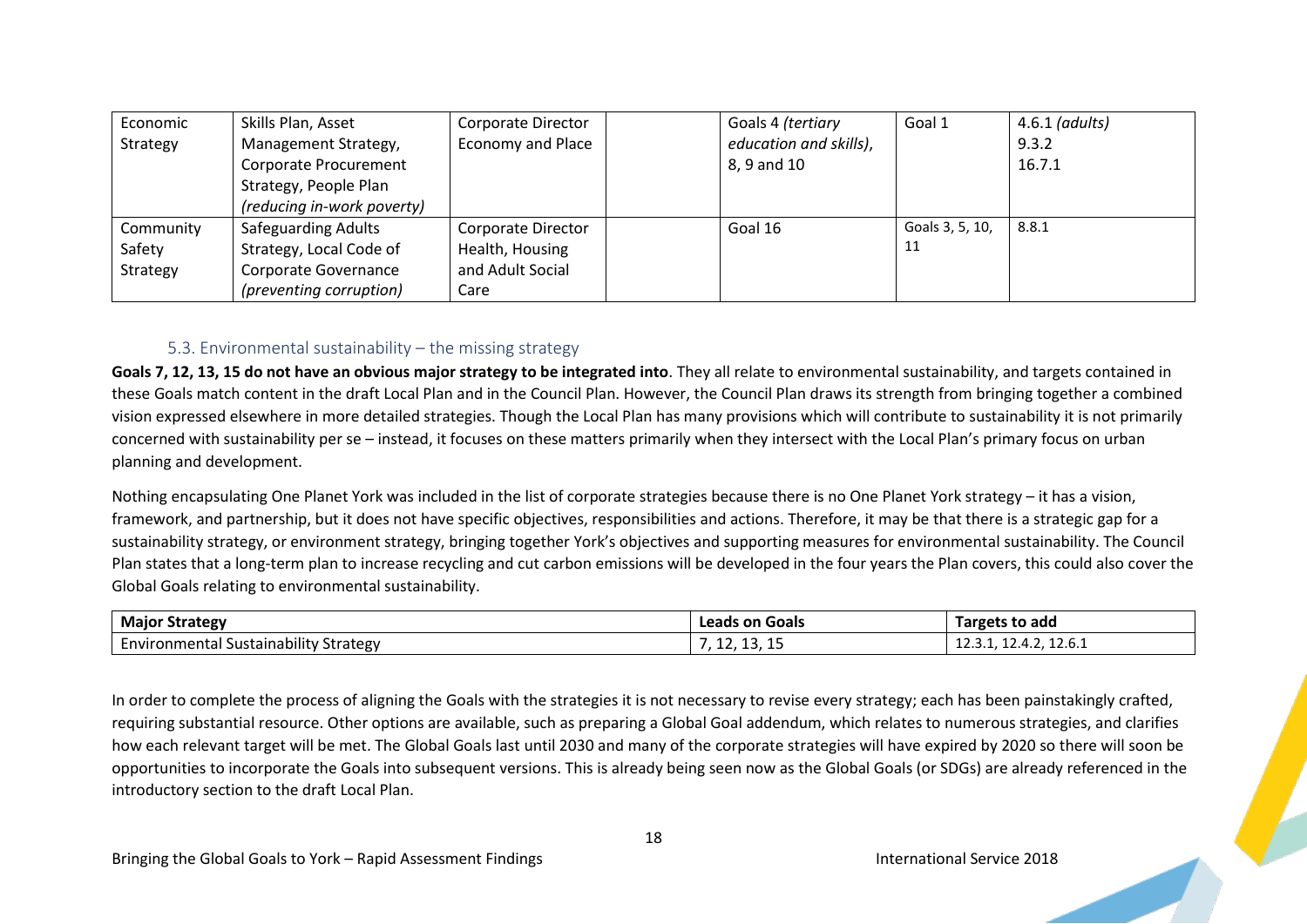#### 5.4. Priorities for York which are not captured in the Global Goals

<span id="page-18-0"></span>The Global Goals provide a framework for sustainable development around the world. Therefore, it is no surprise that there are numerous important priorities for York which are not covered in the Global Goals, as York has its own specific challenges and aspirations. A small selection of these priorities along with listed sources for where they are captured is below. These are priorities that the city has chosen and alignment with the Global Goals does not mean losing sight of local priorities.

- Reduce inequalities in health outcomes between people who live in the most and least deprived areas of York York Human Rights City, Equality Strategy
- Preventing domestic violence against men Safeguarding Adults
- Give equal priority to mental health as is given to physical health City Vision
- Tackle loneliness and isolation, especially among older people Equality Strategy
- Increase levels of walking and cycling as a means of transport Local Plan and Local Transport Plan
- Building a vibrant cultural life City Vision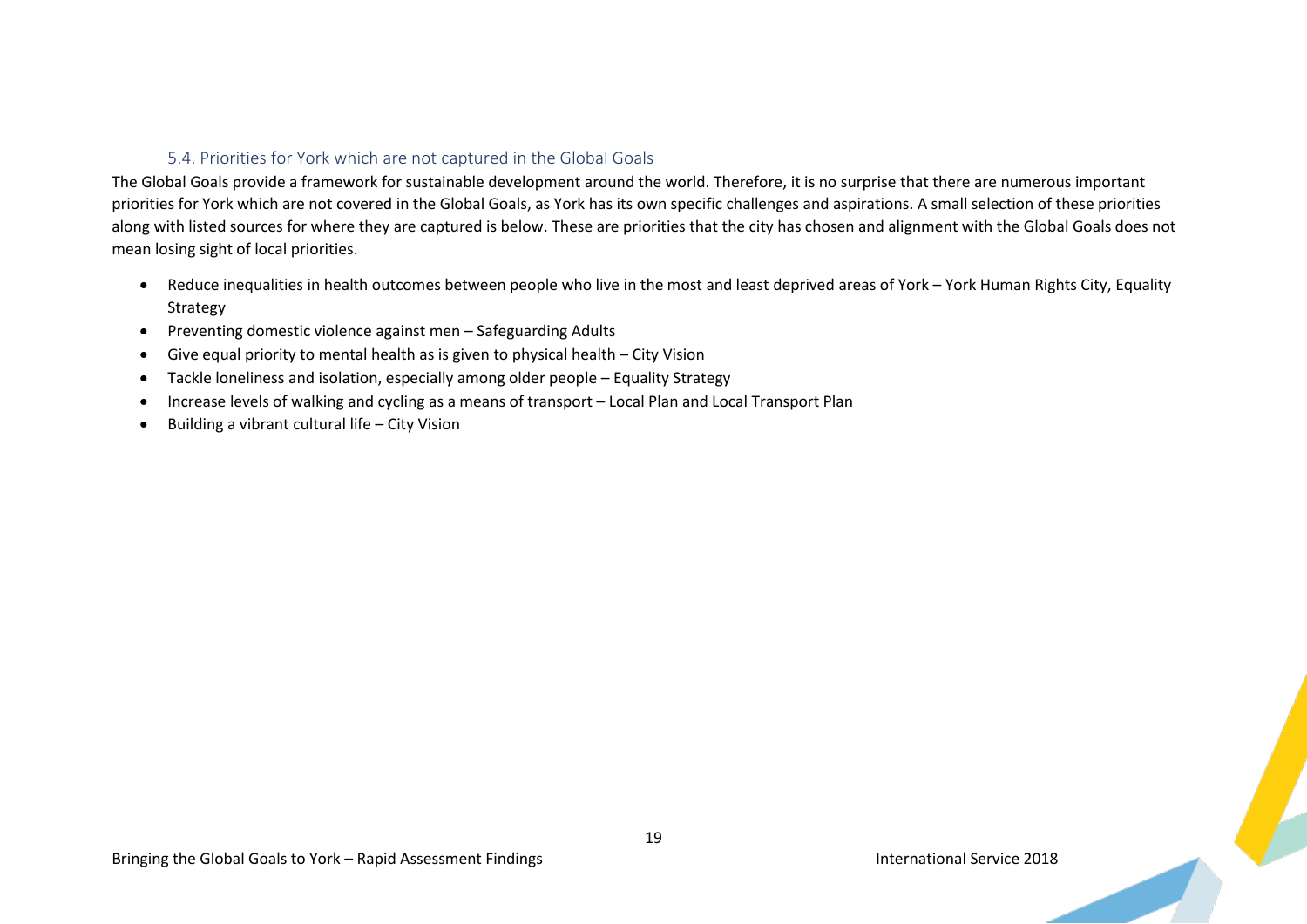## <span id="page-19-0"></span>6. Recommendations

Building on the findings of this assessment, we can point to several recommendations which would support the City of York Council to make a success of the Global Goals, leading to positive outcomes for citizens and a demonstrable contribution to the achievement of the Goals. These recommendations have also drawn on good practice from the Sustainable Development Solution's Networks resources for localising the Global Goals in cities, which can be found here:<http://unsdsn.org/wp-content/uploads/2016/07/9.1.8.-Cities-SDG-Guide.pdf> and here[: https://sdgcities.guide/.](https://sdgcities.guide/)

- Take a proactive position for the achievement of the Global Goals, to take local ownership of the achievement of the Goals as opposed to reactively responding to central government
- Engage citizens in planning and delivery for the Global Goals through public facing platforms, participatory processes, and social action (such as through the Cities of Service model impact volunteering)
- Have clear ownership of Goals or parts of Goals for each strategy, either by including an addendum, or through introduction at the next review point. Explore using a hierarchy of strategy to simplify the relationships between strategies and make consistency easy to achieve
- Use the opportunity of the recycling plan mentioned in the Council Plan to have an environmental sustainability strategy leading on environmental Goals and filling in the gaps in the SDGs
- Introduce relevant missing targets into the relevant corporate strategies, either through an addendum or at the next review point.
- Map the Global Goals targets and indicators against existing monitoring (e.g. performance scorecards) and align them, making adjustments where necessary. Note that often local indicators will be a perfectly acceptable substitute
- Where possible disaggregate data by gender, age, ethnicity, disability status, and any other relevant factors where possible to find differences in outcome – to ensure "leave no-one behind" in the achievement of the Goals.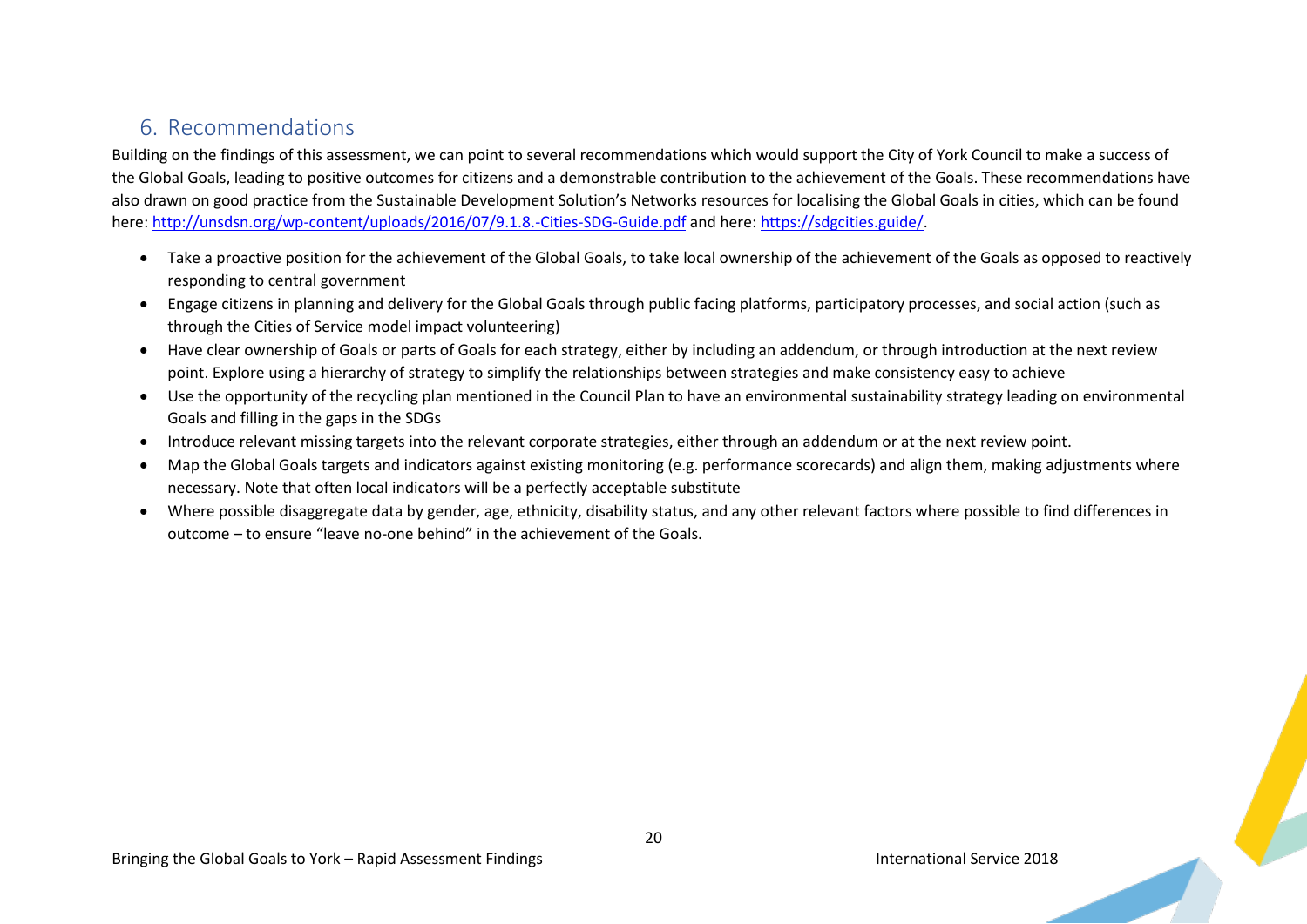# <span id="page-20-0"></span>Appendix 1: Corporate Strategy List

From York.gov.uk: "City of York Council's decision-making and work plans are underpinned by a set of policies, strategies and plans. The following table presents the Council's high-level strategies and documents, approved by the Council or through partnership arrangements, which guide our work and that of our partnership working.

The list does not include every strategy, plan or policy, focusing only on those which are statutory, cross-cutting or relating to more than one service area. More service-specific policies can be found on this website by searching for a specific keyword."

| <b>Strategy name</b>                                                            | Date<br>published | Committee approved by/date               | <b>Responsible Officer</b>                                   | Status:   | Link to decision                                                                          |
|---------------------------------------------------------------------------------|-------------------|------------------------------------------|--------------------------------------------------------------|-----------|-------------------------------------------------------------------------------------------|
| The Council Plan<br>2015-19                                                     | 08/10/2015        | Full Council 08/10/2015                  | <b>Chief Executive</b>                                       | Initiated | http://democracy.york.gov.uk/ieListDocu<br>ments.aspx?Cld=331&Mld=8833                    |
| <b>Health and Wellbeing</b><br>Strategy                                         | 08/03/2017        | Health and Wellbeing Board<br>08/03/2017 | Director of Public<br>Health                                 | Initiated | http://modgov.york.gov.uk/ieListDocume<br>nts.aspx?Cld=763&MId=9351&Ver=4                 |
| York Economic<br>Strategy                                                       | 19/05/2016        | Executive 19/05/2016                     | Corporate Director<br><b>Economy and Place</b>               | Initiated | http://democracy.york.gov.uk/ieDecision<br>Details.aspx?ID=4625                           |
| <b>Financial Strategy</b><br>2017/18 to 2021/22                                 | 23/02/17          | <b>Full Council</b><br>23/02/17          | Corporate Director<br>Customer and<br>Corporate Services     | Initiated | http://democracy.york.gov.uk/ieListDocu<br>ments.aspx?Cld=331&Mld=9247                    |
| City of York Council<br><b>Financial Inclusion</b><br>Policy and Action<br>Plan | 06/11/2012        | Executive 06/11/2012                     | Corporate Director<br>Customer and<br>Corporate Services     | Initiated | http://democracy.york.gov.uk/ieDecision<br>Details.aspx?ID=3696                           |
| Children and Young<br>People's Plan 2016-<br>2020                               | 03/11/2015        | YorOK Board, 9/11/2015                   | Corporate Director<br>Children, Education<br>and Communities | Initiated | http://www.yor-<br>ok.org.uk/workforce2014/Dream%20agai<br>n%20and%20YorOK%20Board/dream- |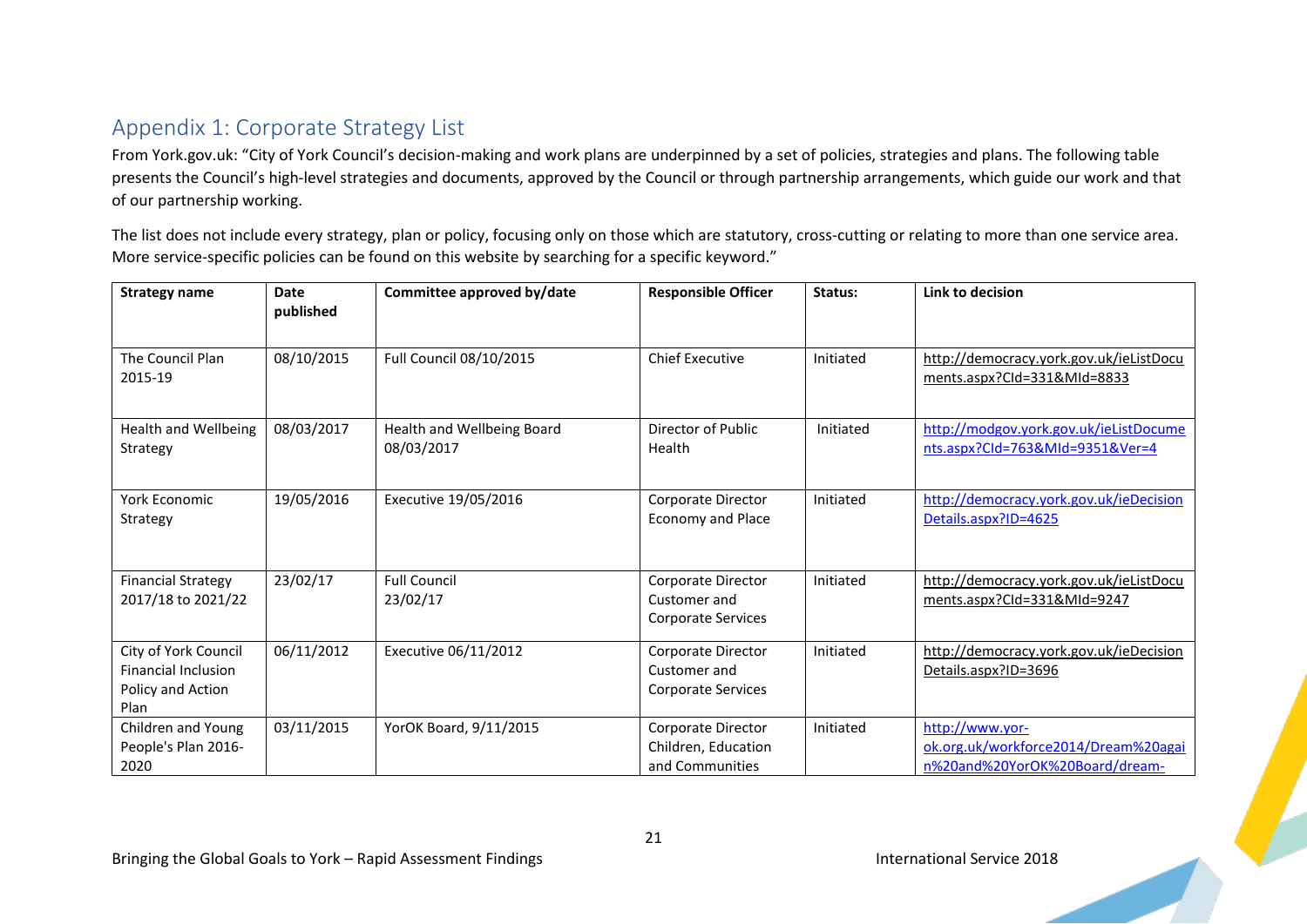| <b>Strategy name</b>                                                                                                            | <b>Date</b><br>published | Committee approved by/date                                                | <b>Responsible Officer</b>                                                      | Status:   | Link to decision                                                                          |
|---------------------------------------------------------------------------------------------------------------------------------|--------------------------|---------------------------------------------------------------------------|---------------------------------------------------------------------------------|-----------|-------------------------------------------------------------------------------------------|
|                                                                                                                                 |                          |                                                                           |                                                                                 |           | again---the-children-and-young-peoples-<br>plan.htm                                       |
| City of York<br>Safeguarding<br>Children Board<br>Annual Report (which<br>outlines the priorities<br>for the following<br>year) | 18/09/2017               | Independent Chair of the City of York<br>Safeguarding Children Board      | Independent Chair of<br>the City of York<br>Safeguarding Children<br>Board      | Initiated | http://www.saferchildrenyork.org.uk/an<br>nual-reports-and-business-plan.htm              |
| City of York<br>Safeguarding Adults<br><b>Board Annual Report</b>                                                               |                          | Independent Chair of the City of York<br><b>Safeguarding Adults Board</b> | Independent Chair of<br>the City of York<br><b>Safeguarding Adults</b><br>Board | Initiated | https://www.safeguardingadultsyork.org.<br>uk/the-board/annual-reports/                   |
| Children and Young<br>People in Care<br>Strategy 2016-2020                                                                      | 18/04/2017               | Corporate Parenting Board,<br>18/04/2016                                  | Corporate Director<br>Children, Education<br>and Communities                    | Initiated | http://modgov.york.gov.uk/ieListDocume<br>nts.aspx?Cld=770&MID=8830#AI41204               |
| York Equality<br>Strategy: 2016 - 2020<br>- A Fairer York                                                                       | 01/07/2017               | Fairness and Equalities Board - July<br>2017                              | <b>Assistant Director</b><br>(Communities and<br>Equalities)                    | Initiated | https://www.york.gov.uk/info/20148/eq<br>uality and diversity/982/york equality<br>scheme |
| Local Code of<br>Corporate<br>Governance                                                                                        | 15/12/2016               | Council<br>15/12/2016                                                     | Assistant Director-<br>Legal and Governance                                     | Initiated | http://modgov.york.gov.uk/ieListDocume<br>nts.aspx?Cld=331&MID=9243                       |
| Risk<br>Management<br>Policy and Strategy                                                                                       | 02/04/2009               | Audit and Governance Committee<br>31/03/2009                              | Corporate Director<br>Customer and<br>Corporate Services                        | Initiated | http://democracy.york.gov.uk/ieDecision<br>Details.aspx?ID=2234                           |
| Local Transport Plan<br>2011-2031                                                                                               | 07/04/2011               | Council                                                                   | Corporate Director<br><b>Economy and Place</b>                                  | Initiated | http://modgov.york.gov.uk/ieListDocume<br>nts.aspx?Cld=331&MId=5338&Ver=4                 |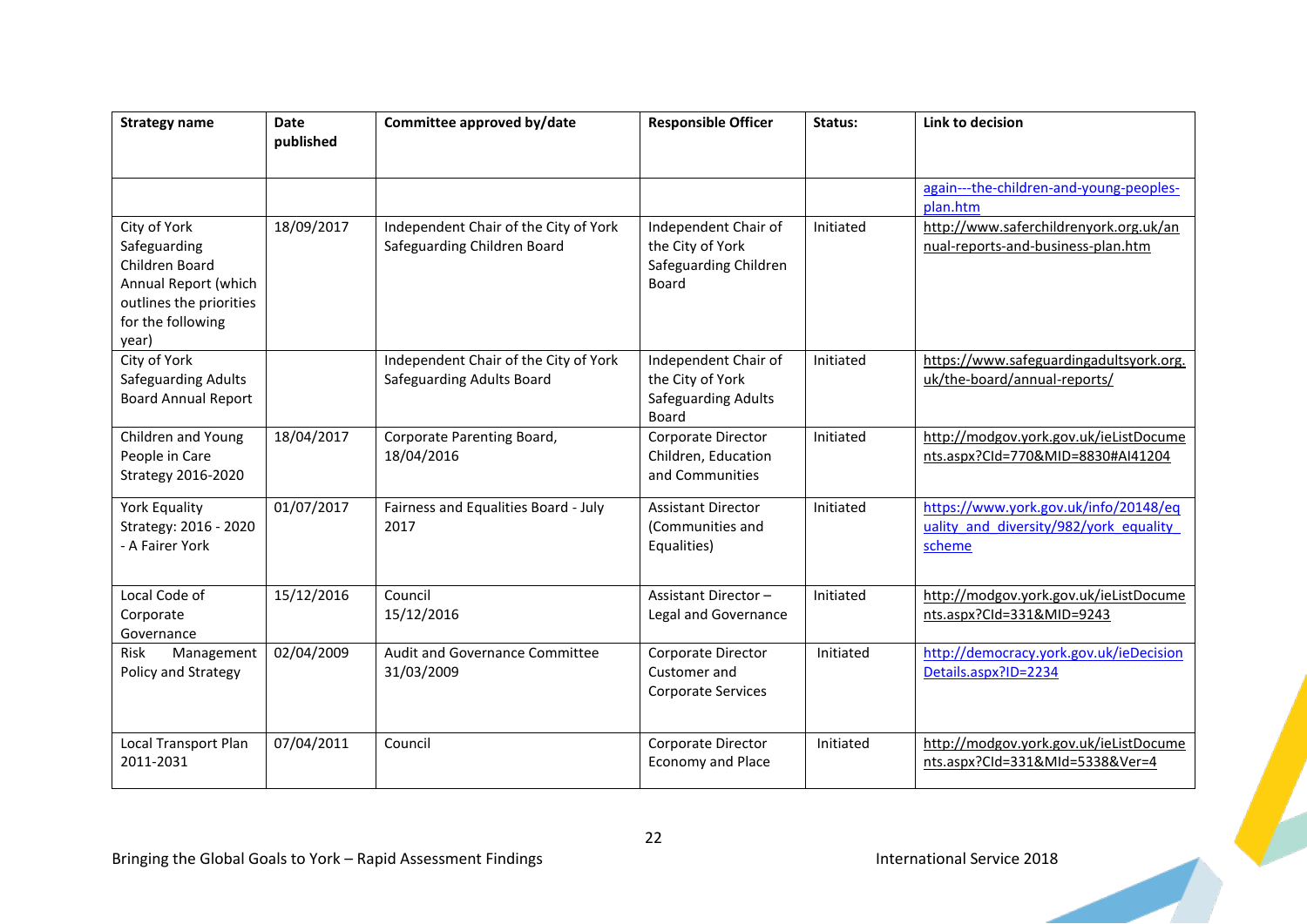| <b>Strategy name</b>    | <b>Date</b> | Committee approved by/date            | <b>Responsible Officer</b>  | Status:     | Link to decision                        |
|-------------------------|-------------|---------------------------------------|-----------------------------|-------------|-----------------------------------------|
|                         | published   |                                       |                             |             |                                         |
| Asset Management        | 28/09/17    | Executive                             | <b>Assistant Director -</b> | Pending     | http://modgov.york.gov.uk/ieListDocume  |
| Strategy 2017-2022      |             |                                       | Regeneration and            | approval in | nts.aspx?Cld=733&MID=10191#Al44104      |
|                         |             |                                       | Asset Management            | September   |                                         |
| York Skills Plan        | 01/08/2017  | Decision Session - Economic           | Corporate Director          | Initiated   | http://democracy.york.gov.uk/mglssueHi  |
|                         |             | Development and Community             | Children, Education         |             | storyHome.aspx?IId=50212                |
|                         |             | Engagement (Deputy Leader)            | and Communities             |             |                                         |
| Performance             | 14/07/16    | Executive 14/07/16                    | Corporate Director          | Initiated   | http://democracy.york.gov.uk/mglssueHi  |
| Framework               |             |                                       | Customer and                |             | storyHome.aspx?IId=46094                |
|                         |             |                                       | Corporate Services          |             |                                         |
| Corporate               | 17/07/2017  | Decision Session - Executive Leader   | Corporate Director          | Initiated   | http://modgov.york.gov.uk/ieListDocume  |
| Procurement             |             | (incorporating Finance & Performance) | Customer and                |             | nts.aspx?Cld=875&MId=10049&Ver=4        |
| Strategy                |             | 17/07/17                              | Corporate Services          |             |                                         |
| People Plan             | 14/07/2017  | Executive                             | Corporate Director          | Initiated   | http://democracy.york.gov.uk/ieListDocu |
|                         |             |                                       | Customer and                |             | ments.aspx?Cld=733&MId=9303&Ver=4       |
|                         |             | 14/07/2017                            | Corporate Services          |             |                                         |
| <b>Community Safety</b> | 28/09/2017  | Executive                             | Corporate Director          | Initiated   | http://modgov.york.gov.uk/ieListDocum   |
| Strategy                |             | 28/09/2017                            | Health, Housing and         |             | ents.aspx?Cld=733&MID=10191#Al44104     |
|                         |             |                                       | <b>Adult Social Care</b>    |             |                                         |
| Local Plan              |             | Council                               | Corporate Director          | $\ln$       |                                         |
|                         |             |                                       | <b>Economy and Place</b>    | development |                                         |

## <span id="page-22-0"></span>Appendix 2: What's the difference between the Global Goals and the SDGs?

There is none! SDGs stands for Sustainable Development Goals and is the main term used at the UN by diplomats and other specialists. Global Goals is a term used by Project Everyone and other civil society groups in communicating about the Goals, which is a more accessible term than either the acronym SDGs or the full title, so it's a good idea to remember to use the term Global Goals when trying to make communications as accessible as possible.